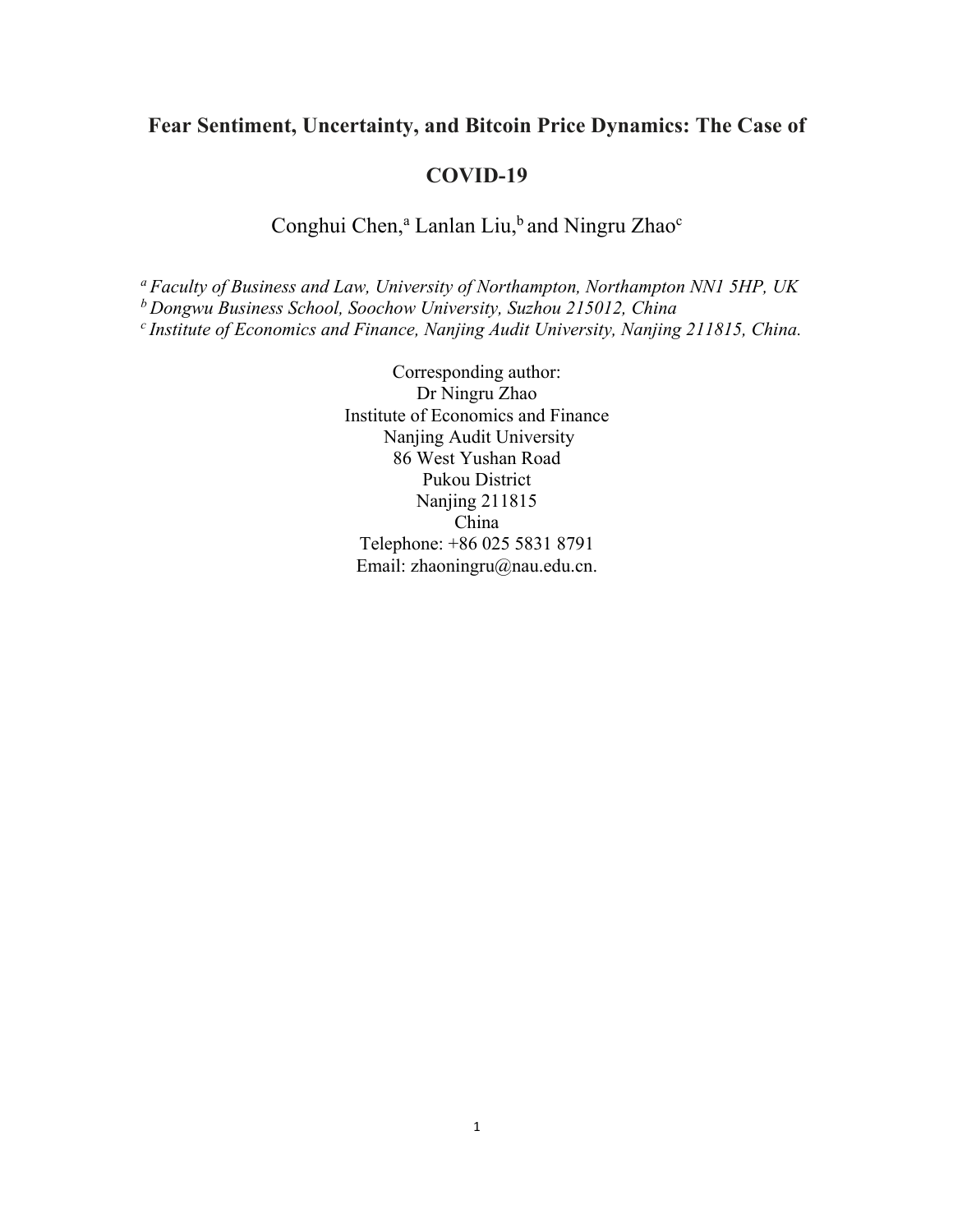# **Fear Sentiment, Uncertainty, and Bitcoin Price Dynamics: The Case of COVID-19**

#### ABSTRACT

This paper studies the impact of fear sentiment caused by the coronavirus pandemic on Bitcoin price dynamics. We construct a new proxy for coronavirus fear sentiment using hourly Google search queries on coronavirus-related words. The results show that market volatility has been exacerbated by fear sentiment as the result of an increase in search interest in coronavirus. Moreover, we find that negative Bitcoin returns and high trading volume can be explained by fear sentiment regarding the coronavirus. Our results also show that Bitcoin fails to act as a safe haven during the pandemic.

Keywords: *Coronavirus, Google search volume, fear sentiment, Bitcoin price dynamics*

JEL Classification: G12, G14, G15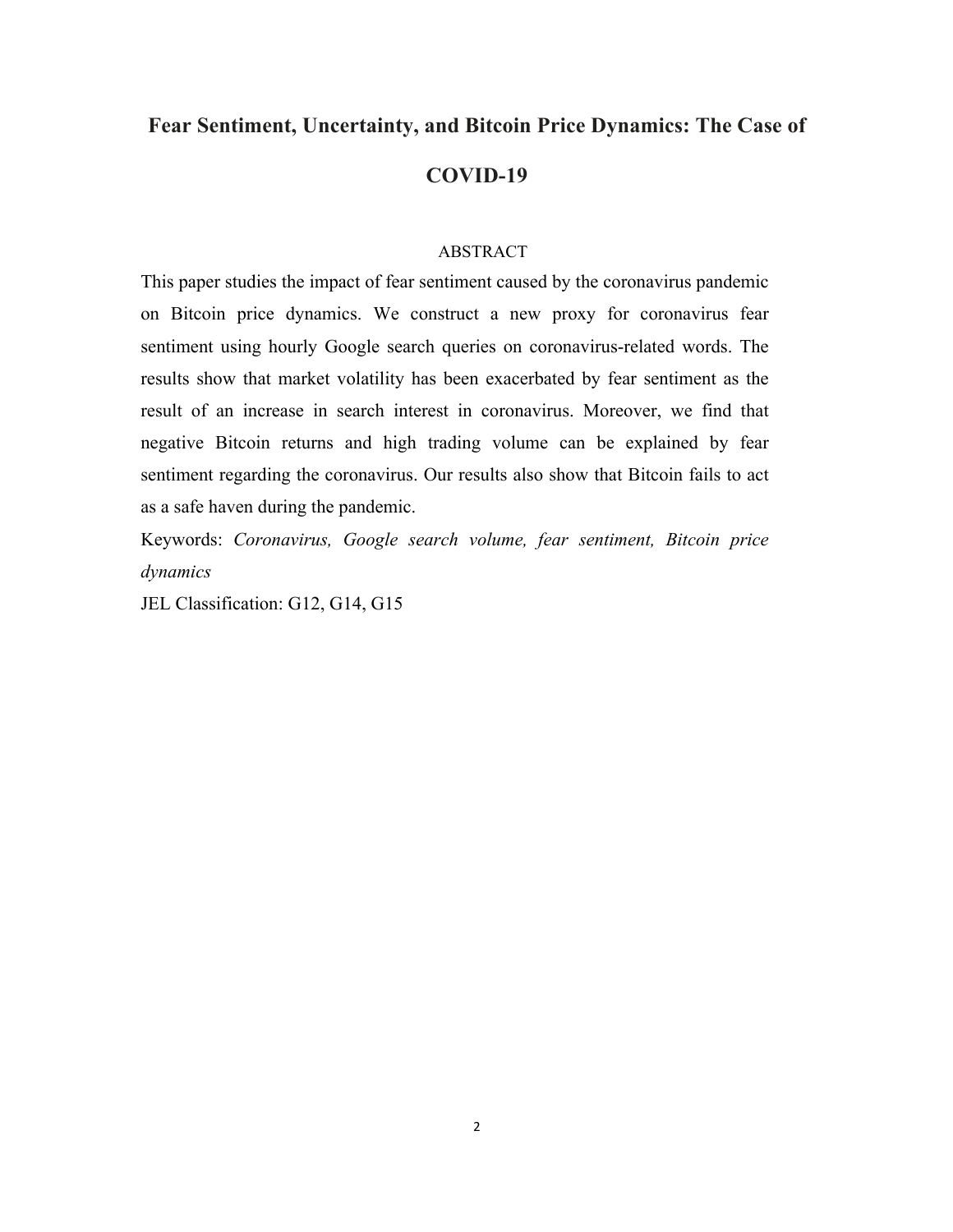## **1. Introduction**

Bitcoin, the first and most well-known cryptocurrency, has attracted great attention in recent years. Due to its extreme volatility, Bitcoin has been classified as a speculative investment rather than a currency (Yermack 2015; Cheah and Fry 2015). Previous studies have extensively examined the main drivers of changes in Bitcoin prices. It is widely acknowledged that a fundamental supply and demand factor (Kristoufek 2015); investors' interest (Ciaian, Rajcaniova, and Kancs 2016); macroeconomic and financial developments (Panagiotidis, Stengos, and Vravosinos 2019); and technological factors (Adjei 2019) are the main determinants of bitcoin prices. In relation to macroeconomic and financial developments, the expanding literature has examined the relationship between some macroeconomic indicators and Bitcoin prices. Panagiotidis, Stengos, and Vravosinos (2019) find that external shocks, such as changes in interest rates or exchange rates, seem to have an impact on Bitcoin's price. Moreover, Bitcoin is found to be uncorrelated or negatively correlated with other financial asset classes, such as gold, the US dollar, and major stock market indices, so it can be viewed as a hedge to reduce portfolio risk (Dyhrberg 2016; Guesmi et al. 2019) or hailed as "digital gold" with safehaven properties against extreme downside risks of global stock markets (Shahzad et al. 2019).

During the coronavirus outbreak, Bitcoin was hit hard and lost half its value within days, decreasing from \$9,000 on March 7 to around \$4,000 on March 13.<sup>1</sup> However, the plunge in Bitcoin price may not be explained by the literature. The purpose of our study is to investigate how Bitcoin's price reacts in the wake of the coronavirus pandemic,

<sup>1</sup> See https://coinmarketcap.com/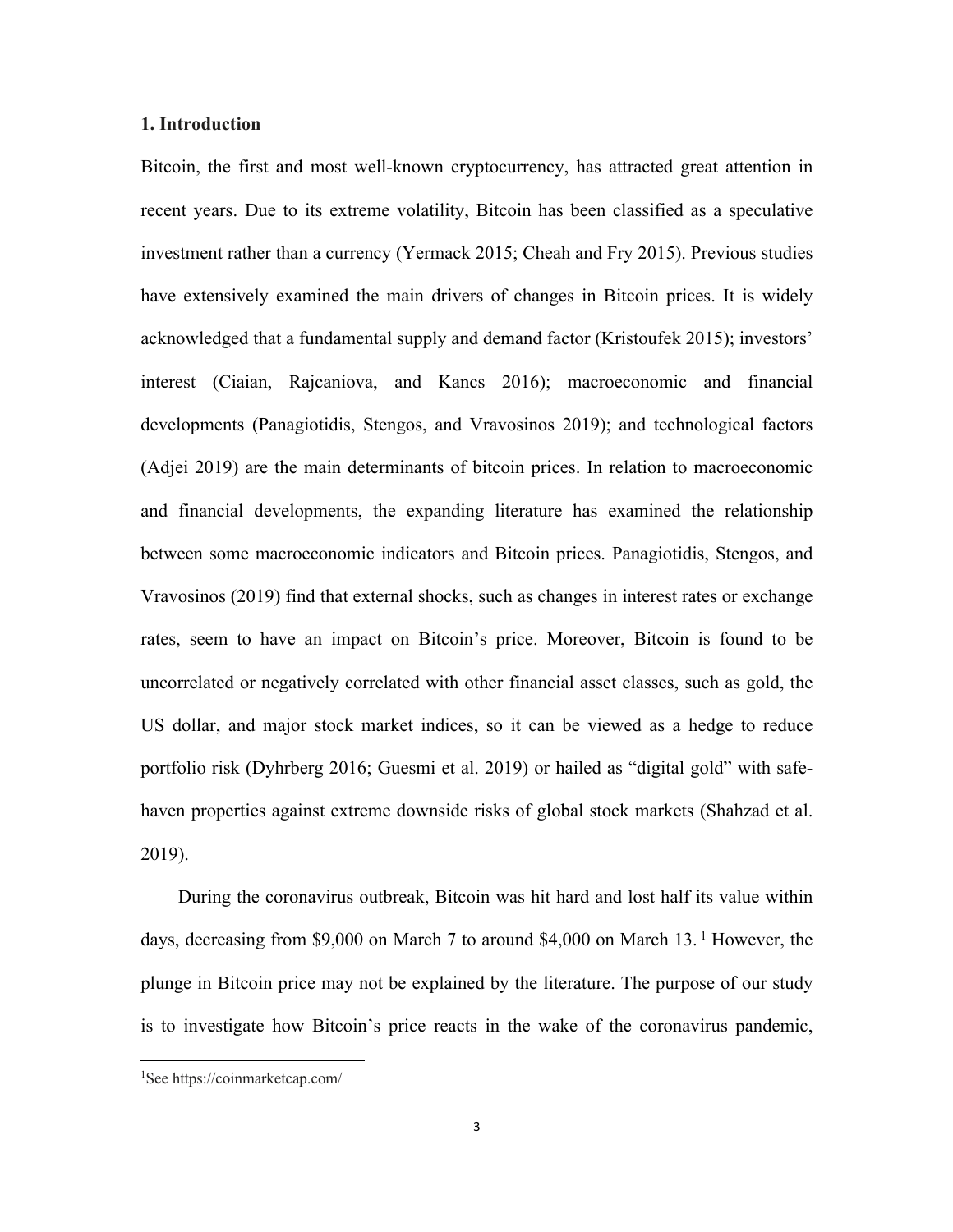since it is the first significant global turmoil to occur while Bitcoin is actively being traded. In particular, we examine how fear sentiment affects Bitcoin price dynamics. Our research is inspired by one strand of the literature on behavioural finance that analyses the impact of investor sentiment on asset price dynamics (Baker and Wugler 2006; Tetlock 2007; Da, Engelberg, and Gao 2015), and demonstrates that low asset returns can be explained by high sentiment. Da, Engelberg, and Gao (2015) construct a fear index by aggregating the Google search volume of words with negative tones and suggest that negative sentiment is associated with return reversals. Because the number of new confirmed cases and mortality rates are increasing dramatically, negative sentiment induced by the coronavirus crisis is the dominant emotion in financial markets. Recent empirical studies intensively discuss the impact of COVID-19 on the financial markets and suggest that it is associated with a decrease in asset prices and an increase in market volatility (Ali, Alam and Rizvi 2020; Apergis and Apergis 2020; Gil-Alana and Monge 2020). Moreover, several studies highlight the impact of negative sentiment and find that it leads to liquidity dry-ups and higher market volatility (Baig et al. 2020; Zaremba et al. 2020). Mamaysky (2020) show that sentiment related to coronavirus news drives changes in asset prices in the markets.

Following Da, Engelberg, and Gao (2015), we adopt internet search-based measures of investors' sentiment, since the frequency of sentiment measure is available on an hourly basis. In addition, people who search for information on the coronavirus are more concerned about the pandemic, so the search volume of coronavirus-related keywords can well represent a fearful attitude toward the virus. Therefore, we aggregate hourly search volume of terms such as "Coronavirus" and "COVID-19" from Google Trends to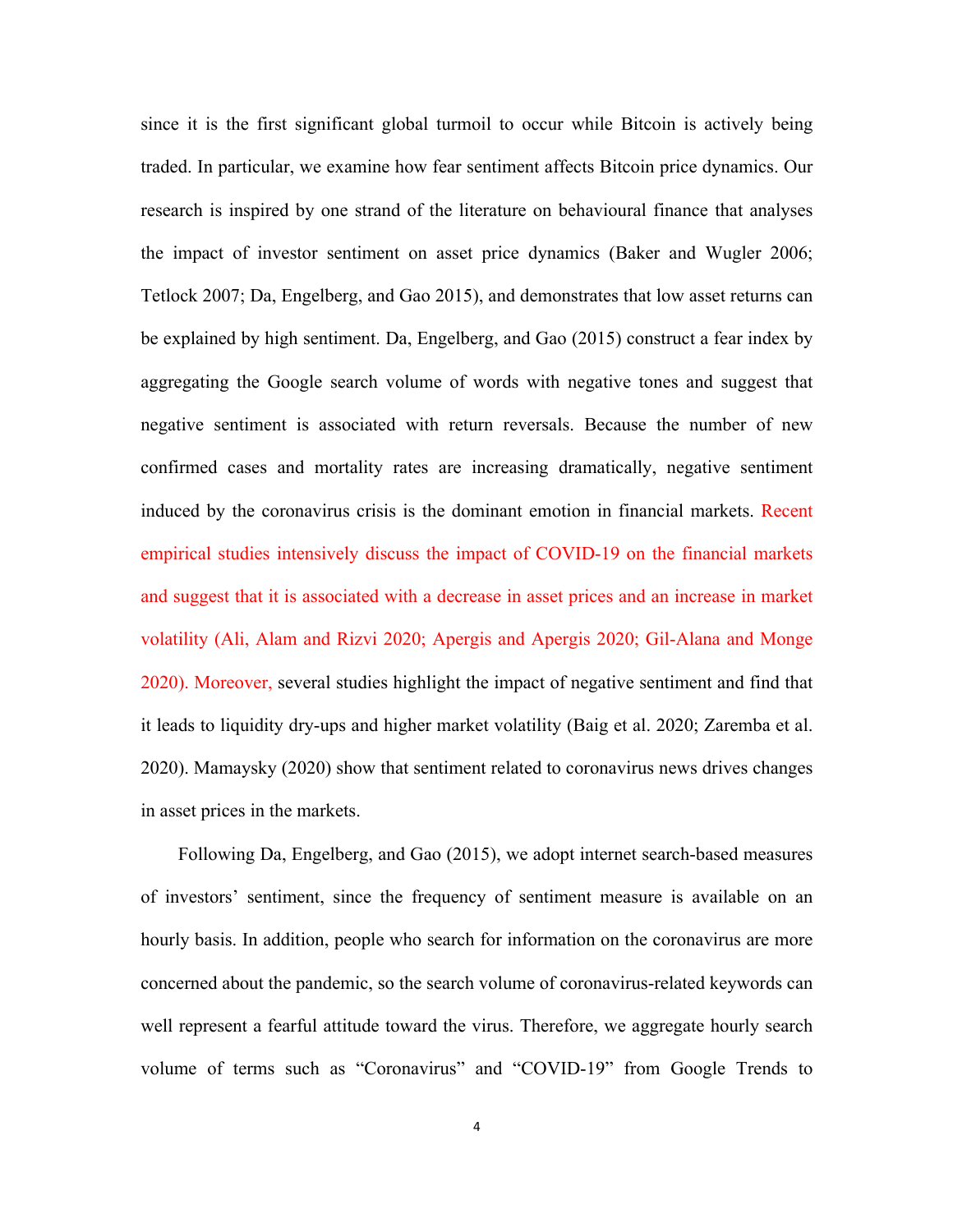construct a proxy for fear sentiment. First, we explore the relationship between coronavirus fear sentiment and market uncertainty. Our results show that fear sentiment driven by coronavirus is positively correlated with uncertainty, as measured by the VIX. This indicates that the degree of market uncertainty is higher when fear sentiment is strong. We then examine the lead-lag relationship between fear sentiment, Bitcoin returns, and Bitcoin trading volume during the outbreak period using vector autoregressive (VAR) models. Our findings show that an increase in fear sentiment will lead to lower Bitcoin returns and higher Bitcoin trading volume.

The paper's contributions are twofold. First, we construct a new proxy of fear sentiment induced by the coronavirus using high-frequency Google search data. The results imply that our fear sentiment measure is appropriate by exploiting its comovement with the VIX, which is widely used as an investor fear gauge (Whaley 2000; Mele, Obayashi, and Shalen 2015). Second, our paper extends the literature by examining Bitcoin price dynamics in the case of extreme events. In line with Ali, Alam and Rizvi (2020) and Gil-Alana and Monge (2020), our research provides evidence that negative Bitcoin returns can be explained by fear sentiment during the coronavirus crisis. In addition, our study shows that Bitcoin returns are adversely affected by market downturn, in contrast to earlier empirical studies (Bouri et al. 2017; Corbet et al. 2018; Shahzad et al. 2019). Based on our results, Bitcoin exhibits patterns similar to traditional financial assets, and its safe-haven properties are highly questionable. Our results suggest that Bitcoin may not be suitable for portfolio management or risk management, because it cannot be viewed as a safe haven during times of extreme crisis.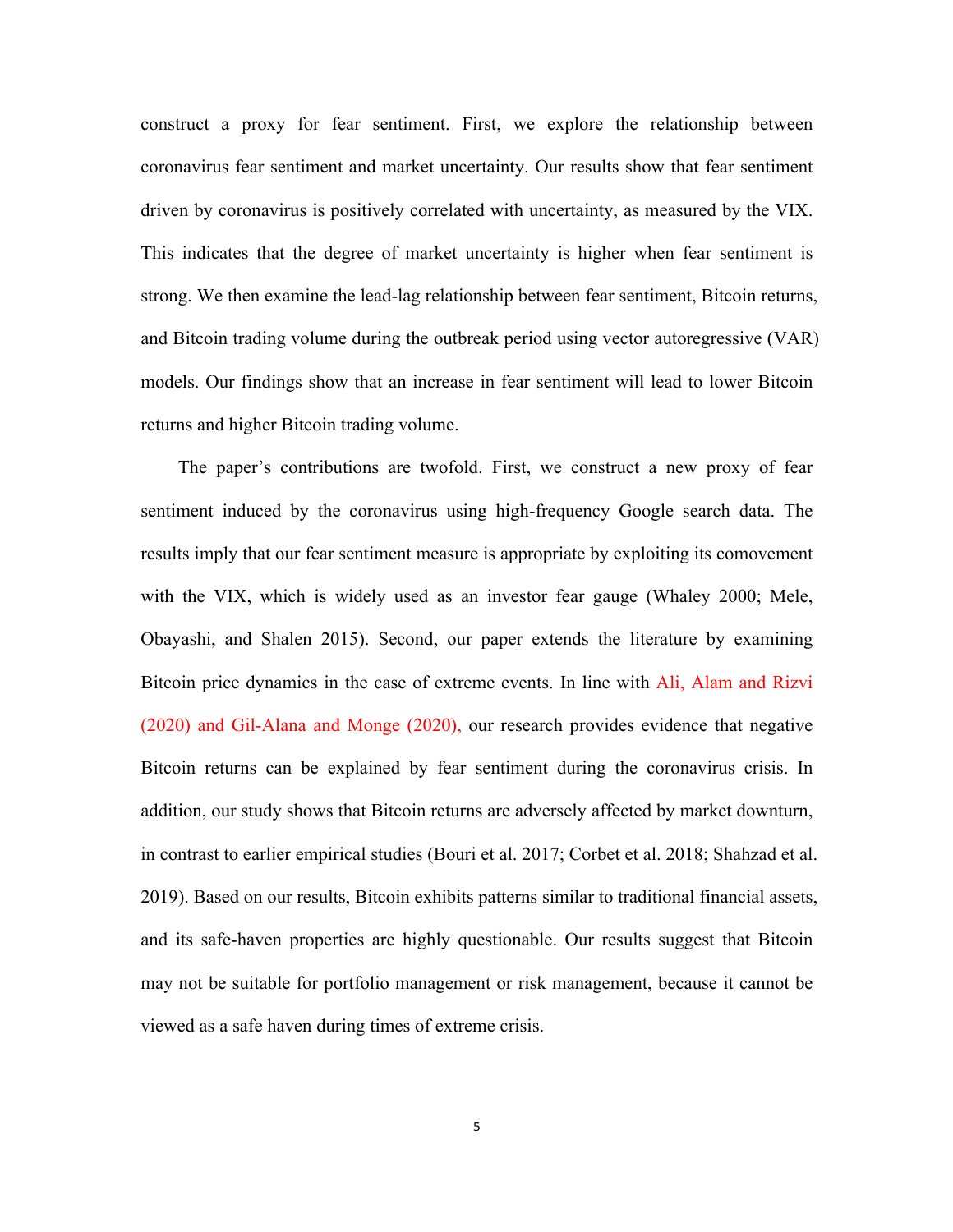The rest of the paper is organised as follows. Section 2 describes the data and presents a preliminary analysis. Section 3 outlines the econometric model used to analyse the dynamic linkages between investor sentiment, uncertainty, and Bitcoin price dynamics during the coronavirus pandemic. Section 4 presents the results and our discussion. Section 5 performs robustness checks to validate our findings, and Section 6 concludes.

#### **2. Data and preliminary analysis**

#### *2.1 Data and Variables*

The data used in this paper are sourced from CryptoCompare, Bloomberg, and Google Trends. We first obtain hourly data on Bitcoin prices in US dollars (BTC/USD) and Bitcoin trading volume from the CryptoCompare website through the application programming interface (API).<sup>2</sup> Specifically, hourly Bitcoin prices are the Bitcoin trading volume-weighted average prices across more than 250 cryptocurrency exchanges. Bitcoin hourly trading volume is the total number of Bitcoins (BTC) traded on those exchanges.

Next, we obtain hourly data on the Cboe Volatility Index (VIX) from Bloomberg to measure investors' expectations on short-term market volatility. The VIX is calculated based on real-time S&P 500 Index call and put options, which reflect the short-term expected volatility of the US equity market. It is widely followed by a variety of global investors as an indicator of financial market uncertainty (Mele, Obayashi, and Shalen 2015).

For the measurement of investors' fear sentiment regarding the coronavirus pandemic, we employ internet search–based data from Google Trends, in line with prior studies (Da, Engelberg, and Gao 2015). Google provides hourly search volume for search

<sup>2</sup> See https://www.cryptocompare.com.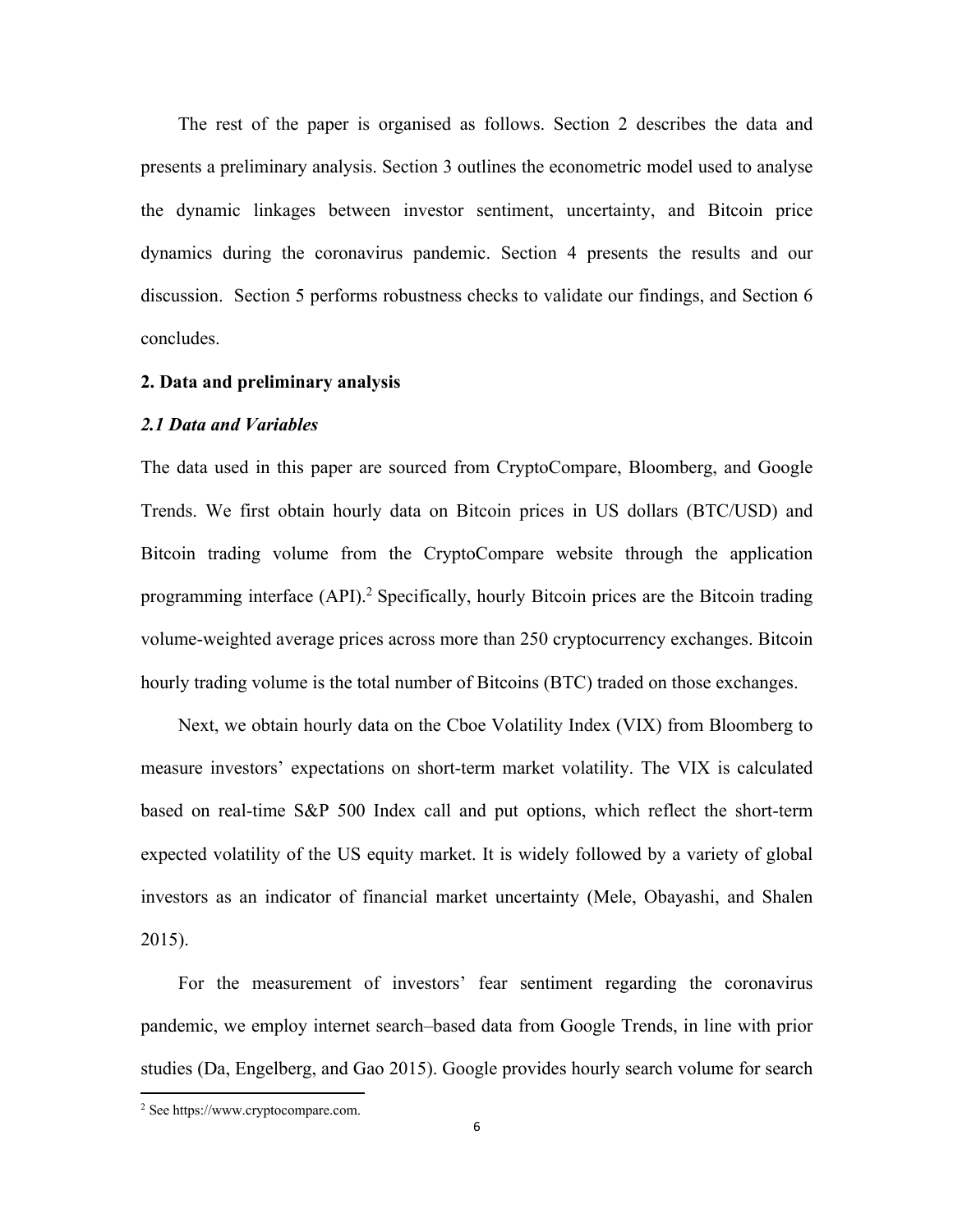queries through Google Trends, which are scaled by the time-series maximum during the specific period.<sup>3</sup> In order to develop an accurate measure of fear sentiment, it is paramount to identify the proper search terms in Google Trends. The term 'Coronavirus' has experienced the biggest increase in search frequency of all search queries since 15 January 2020.<sup>4</sup> To capture the variation of households' search interest over time, we include the term 'COVID-19', which became the leading search term in Google after the WHO announced on 11 February that would be the official name for the virus. Finally, we download hourly search volume data on the two terms — 'Coronavirus' and 'COVID-19'—using the Python 'gtrendsR' package and choose worldwide search trends to represent the fear sentiment of households across different countries. We aggregate the hourly search volume of the two items to measure the evolution of fear sentiment related to the coronavirus outbreak.

Time-series data on Bitcoin price dynamics, the VIX, and Google Trends cover the period from 15 January 2020 to 24 April 2020, because the first confirmed case of COVID-19 was detected outside of China on 14 January 2020, according to WHO Disease Outbreak News. <sup>5</sup>

#### *2.2 Preliminary analysis*

Table 1 reports descriptive statistics for the data used in this study, including the fear sentiment proxy, the VIX, Bitcoin prices, and Bitcoin trading volume. The fear sentiment has a minimum value of zero during the first two hours on 15 January 2020, which indicates that the coronavirus had not attracted attention before that period. The standard deviation of the fear sentiment is 48.070, which suggests a large variation in search

<sup>3</sup> See http://www.google.com/trends.

<sup>4</sup> See https://trends.google.com/trends/explore?date=2020-01-15%202020-04-24.

<sup>&</sup>lt;sup>5</sup> See https://www.who.int/csr/don/archive/disease/novel\_coronavirus/en.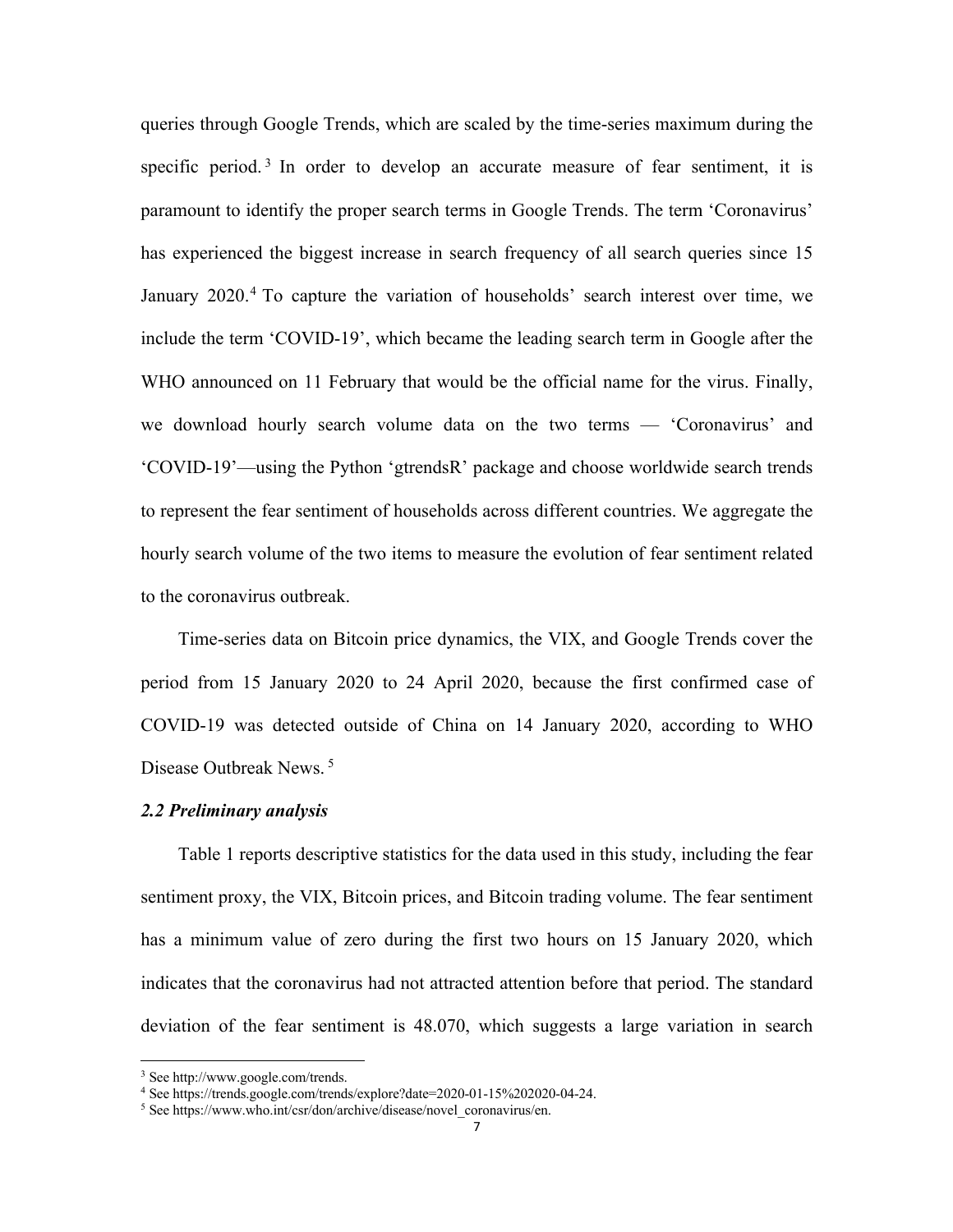volume data. The mean of the VIX is 35.891, with a historical high of 83.830 on 17 March. The excess skewness and kurtosis of the VIX shows a high degree of market uncertainty during this period. Bitcoin prices have a maximum value of 10,466.600 on 13 February and decrease to a minimum value of 4,240.690 as a result of the continued spread of coronavirus. In addition, Bitcoin's average trading volume is 2309.507 BTC per hour and the kurtosis is 37.842, which reflects the high liquidity of the Bitcoin market.

## **INSERT TABLE 1**

In Figure 1, we plot the dynamics of hourly Bitcoin prices (BTC/USD) and fear sentiment with 2,424 observations for each series. As can be seen, the two series move negatively over the sample period, with a negative correlation of -0.90. As fear sentiment increased to its peak value on 16 March, Bitcoin's price simultaneously plunged. In light of this, we would expect a possible correlation between fear sentiment and Bitcoin price movements.

#### **INSERT FIGURE 1**

We employ augmented Dickey-Fuller tests (ADF) to examine the stationarity of time-series data. The results reported in the appendix (Table 1) show that a unit root is present in both the Bitcoin price and fear sentiment. Then we normalize and detrend both series by taking first differences (logarithm difference for Bitcoin prices) and perform additional stationarity tests. As shown in the appendix (Table 2), we can reject the null hypothesis that the series of the fear sentiment (first difference), VIX, Bitcoin returns, and Bitcoin trading volume are not stationary. In Figure 2, we present the dynamics of the sentiment, VIX, Bitcoin returns, and Bitcoin trading volume.

#### **INSERT FIGURE 2**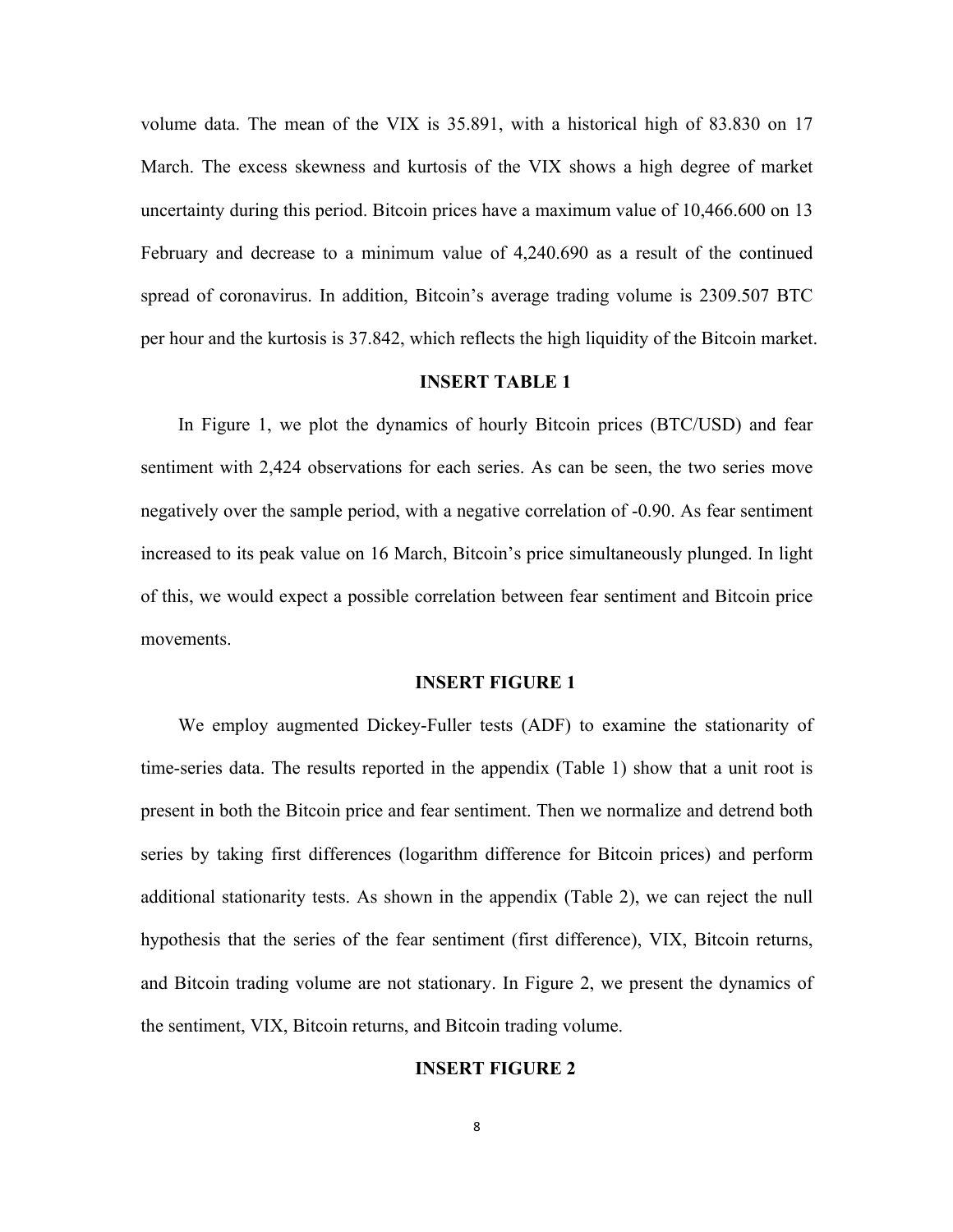#### **3. Methodology**

Following Urquhart (2018), we employ vector autoregressive (VAR) models to investigate the relationship between fear sentiment, uncertainty, and Bitcoin returns and trading volume. VAR is used to capture more complex dynamics of multiple time series. Specifically, it is an appropriate estimation technique to examine the interdependence dynamic relationships among our variables (Tantaopas, Padungsaksawasdi, and Treepongkaruna 2016).

Let  $X_t$  be a vector of variables of interest; then a VAR (p) model will have the following structure:

$$
X_t = \alpha + \sum_{j=1}^p \beta_j X_{t-j} + \varepsilon_t \tag{1}
$$

where  $\alpha$  is a vector of constants,  $\beta_j$  is a vector of coefficients, and  $\varepsilon_t$  is a vector of independent white noise innovations.  $p$  denotes the number of optimal lags determined by several information criteria, including the Akaike information criterion (AIC), Hannan–Quinn information criterion (HQIC), Schiwarz-Bayesian information criteria (SBIC), and final prediction error (FPE).

We employ three models to explore the dynamics among fear sentiment, uncertainty, and Bitcoin returns and trading volume. Model 1 study the relationship between fear sentiment and uncertainty (VIX) ( $X_t = S_t$ ,  $V_t$ ); Model 2 examines the dynamics between fear sentiment and Bitcoin returns ( $X_t = S_t$ ,  $R_t$ ); and Model 3 investigate the interactions between fear sentiment and Bitcoin trading volume ( $X_t = S_t$ ,  $VOL_t$ ).

We also employ Granger causality tests (Granger 1969) to further investigate the causal relationships between fear sentiment and the other variables discussed above. We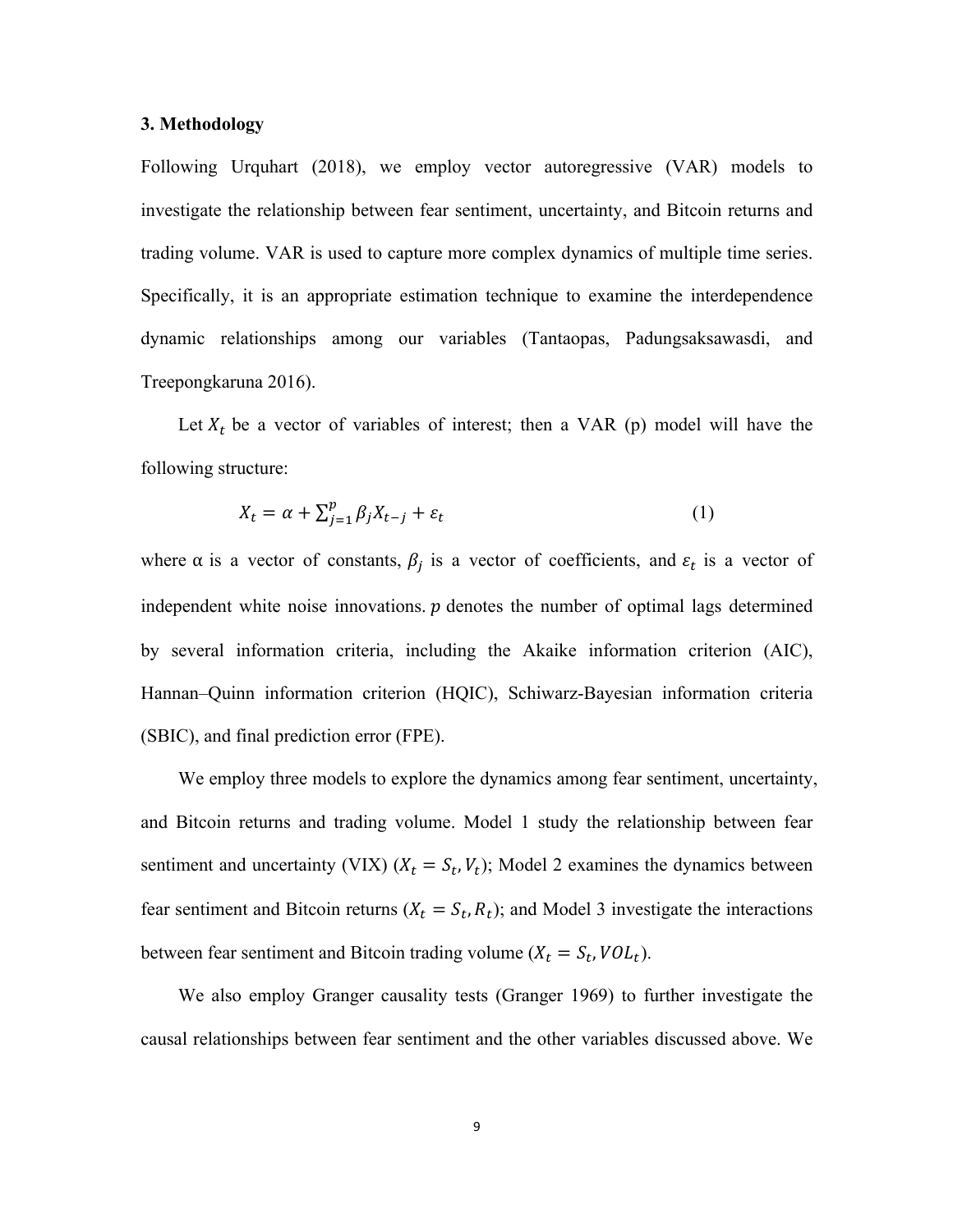reject the null hypothesis using the statistic of  $\chi^2$ -test.<sup>6</sup> The lags of each null hypothesis are based on the best optimal lags in VAR models.

## 4**. Empirical results**

#### *4.1 Fear sentiment and VIX*

Table 2 presents the estimates of the impact of fear sentiment on market uncertainty. As expected, we find that an increase in uncertainty can be driven by fear of the coronavirus, as indicated by a significant and positive relationship between fear sentiment and the VIX. Our results are consistent with those of Baig et al. (2020), who suggest that negative sentiment generated by coronavirus news is associated with market volatility. In addition, the results suggest that market uncertainty is attributable to fear sentiment, which indicates that a higher degree of market uncertainty can induce Bitcoin investors to obtain more information regarding the pandemic, leading to increased search volume on the coronavirus. Based on the results of Granger causality tests shown in Panel B of Table 2, we can confirm the existence of a bidirectional causality relationship between the VIX and fear sentiment.

## *4.2 Fear sentiment and Bitcoin returns*

Next, we explore the relationship between fear sentiment and Bitcoin returns. As our results demonstrate in Table 2, there is strong evidence that fear sentiment has a significantly negative impact on Bitcoin returns at lag 3, with a significance level of 1%. In line with Baker and Wugler (2006), negative Bitcoin returns are attributed to mounting fears related to the coronavirus. Investors may put more selling pressure on Bitcoin if they become more pessimistic as a result of increased search activity for coronavirus

 $6$  The null hypothesis of causality tests is that fear sentiment does not Granger cause a change in VIX, Bitcoin returns and trading volume, respectively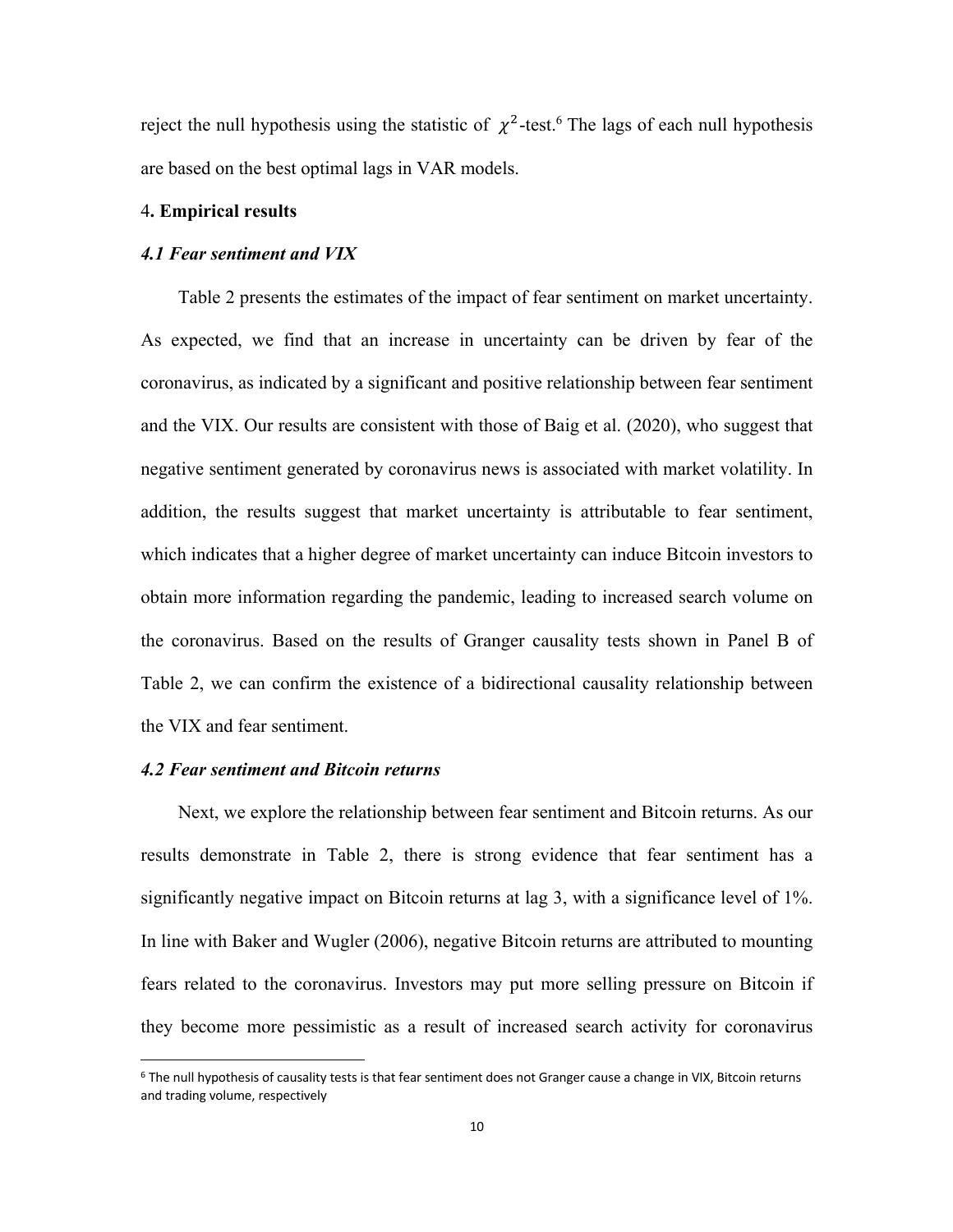information. We then find a significant and positive relationship between fear sentiment and Bitcoin returns at lag 4. Our findings are consistent with those of Da, Engelberg, and Gao (2015), who argue that fear sentiment leads to return reversal. As Bitcoin can rebound quickly, this indicates that Bitcoin prices are extremely volatile during the outbreak of the coronavirus (Cheah and Fry 2015). Granger causality tests support our findings that fear sentiment has a causal effect on Bitcoin returns. However, the reverse causality from fear sentiment to Bitcoin returns seems to be insignificant, as indicated by the results in Panel B of Table 2. In addition, our results indicate that Bitcoin cannot serve as a safe haven, because Bitcoin returns do not respond independent of the market turmoil caused by the coronavirus. As market conditions deteriorated, Bitcoin returns exhibited the positive correlation with the markets (Conlon and McGee 2020; Corbet, Larkin, and Lucey 2020).

#### *4.3 Fear sentiment and Bitcoin trading volume*

We further examine the relationship between fear sentiment and Bitcoin trading volume. As can be seen in Table 2, fear sentiment has a significantly positive effect on Bitcoin trading volume at lag 1. Consistent with Tetlock (2007), our findings suggest that the stronger the fear sentiment, the higher the Bitcoin trading volume. As fear sentiment was amplified through increased search volume for relevant coronavirus terms, Bitcoin investors may trade more frequently and make irrational decisions based on contemporaneous information on the coronavirus. To further justify our results, we performed Granger causality tests on the relationship between fear sentiment and Bitcoin trading volume. Our results are supported by the tests in Panel B of Table 2, since we can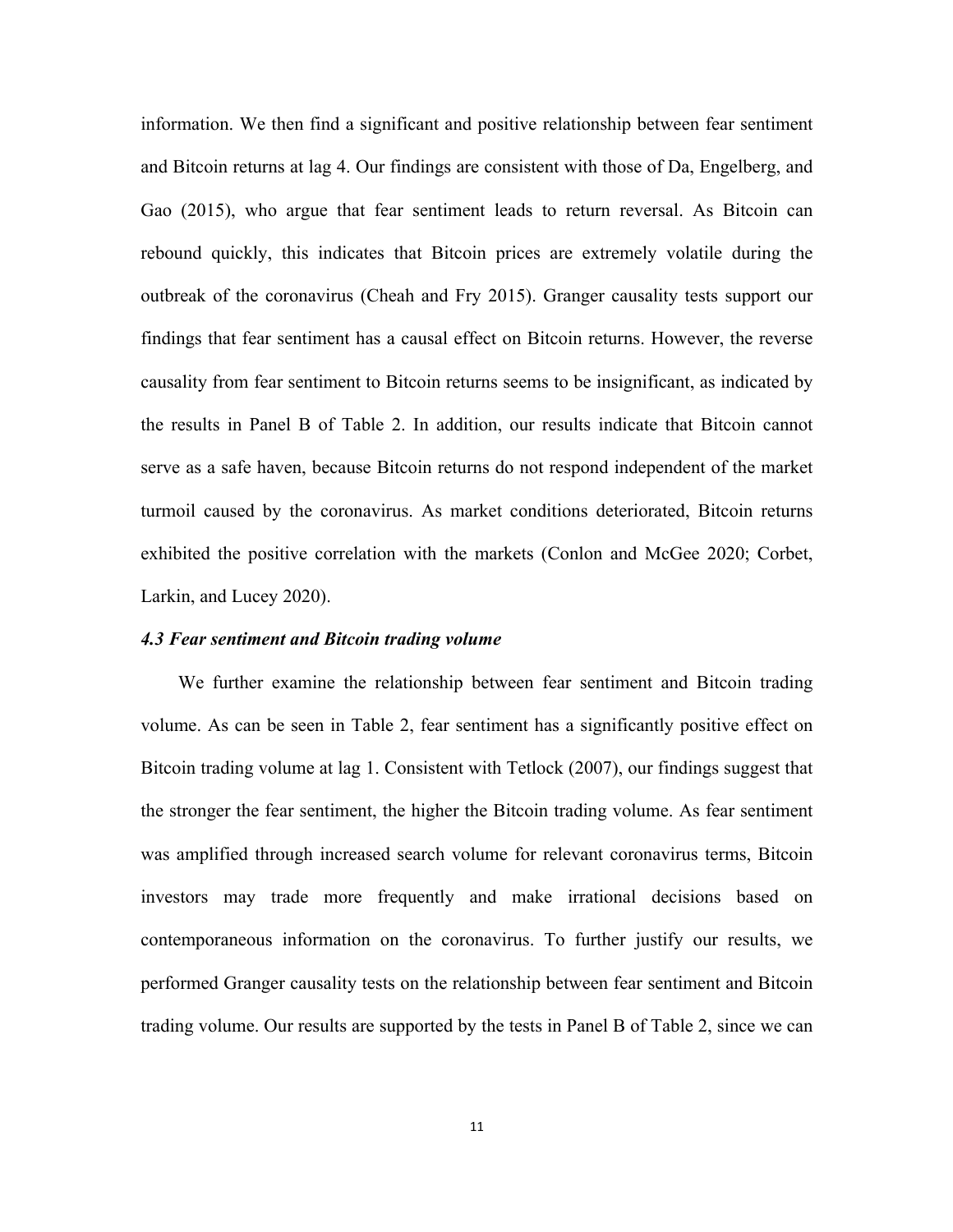reject the null hypothesis that fear sentiment does not Granger cause Bitcoin trading volume at the 1% level.

## **INSERT TABLE 2**

#### **5. Robustness tests**

To ensure the reliability of our results, we split our sample into two subsamples to conduct several robustness tests. **<sup>7</sup>** We select 11 February as the breakpoint, which is when the WHO announced that the new disease had been named COVID-19. Since that day, the search volume of COVID-19 is included to construct our proxy for fear sentiment. Therefore, the first subsample runs from 15 January 2020 to 10 February 2020 while the second subsample covers the period from 11 February 2020 to 24 April 2020.

Table 3 displays the estimation results for the second subsample. Consistent with our main results, we find that fear sentiment is positively correlated with uncertainty. The relationship between fear sentiment and Bitcoin returns remain significant and negative at lag 3 and then return reversal appears at lag 4. We also find that Bitcoin trading volume is positively influenced by fear sentiment. Moreover, the results of Granger causality tests for all pairs of our variables are in favor of our findings, which is consistent with our full sample analysis.

#### **INSERT TABLE 3**

#### **6. Conclusion**

In this paper, we explore how investors' fear sentiment influences Bitcoin price dynamics during the coronavirus pandemic. We construct a Google search-based fear sentiment measure to proxy investors' fear related to the coronavirus at a high frequency. Our

 $^7$  Another way to conduct a robustness test is to perform the out-of-sample predictions, as described by Sharma, Phan, and Narayan (2019) and Narayan et al. (2020).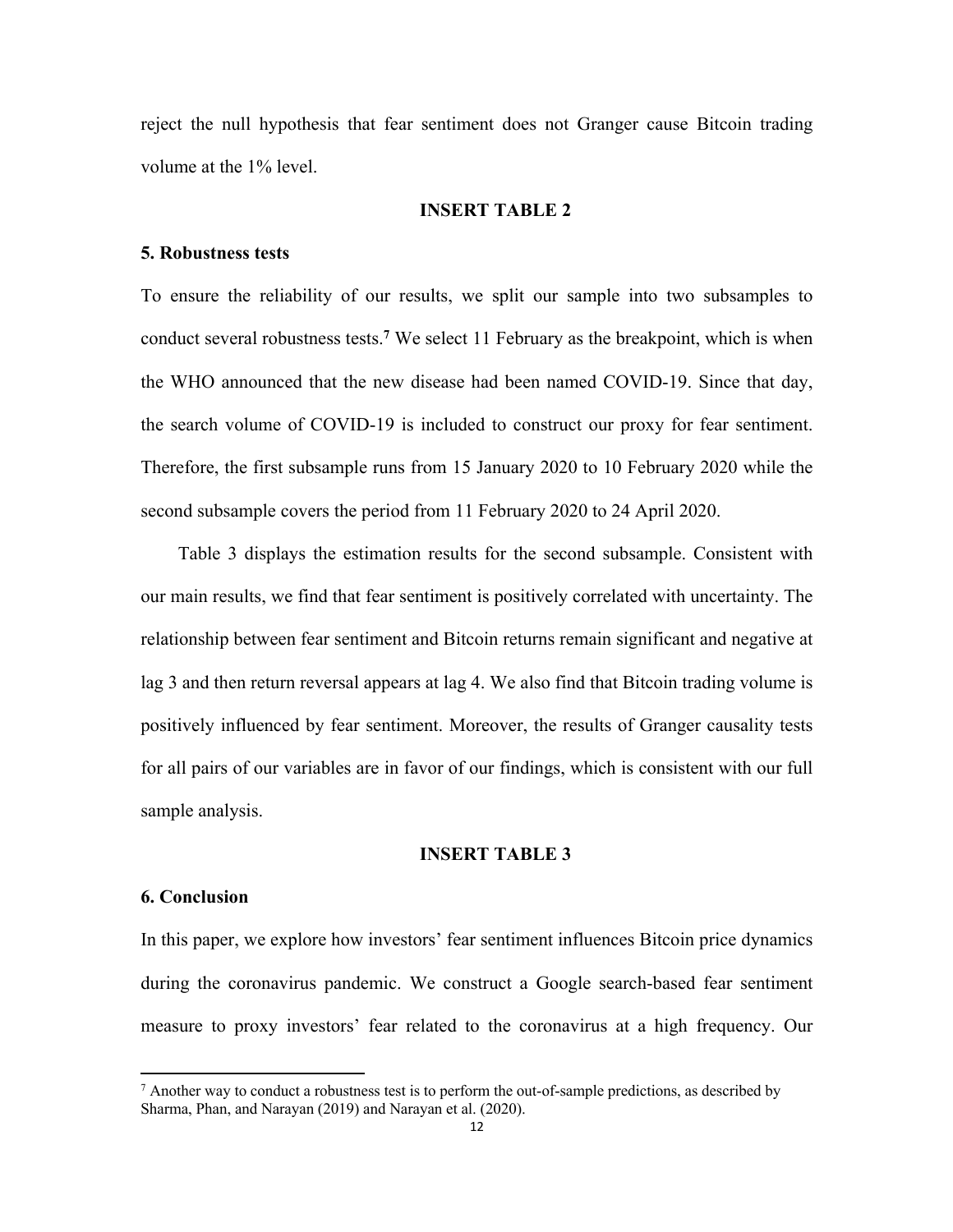results demonstrate that an increase in search interest in the pandemic is correlated with increased financial market uncertainty. We then examine the impact of fear of coronavirus on Bitcoin returns and investors' trading activity. We find that increasing fear of the coronavirus leads to negative Bitcoin returns and high trading volume, which indicates that Bitcoin behaves more like other financial assets rather than traditional safehaven assets, such as gold, during times of market distress. Our research suggests that it may not be desirable for investors to allocate resources to Bitcoin to reduce their risk exposure, since it may not serve as a safe haven during the coronavirus pandemic.

## **Funding**

Ningru Zhao would like to acknowledge financial support by the Applied Economics Department of Nanjing Audit University of the Priority Academic Program Development of Jiangsu Higher Education Institutions (Office of Jiangsu Provincial People's Government, No. [2018] 87).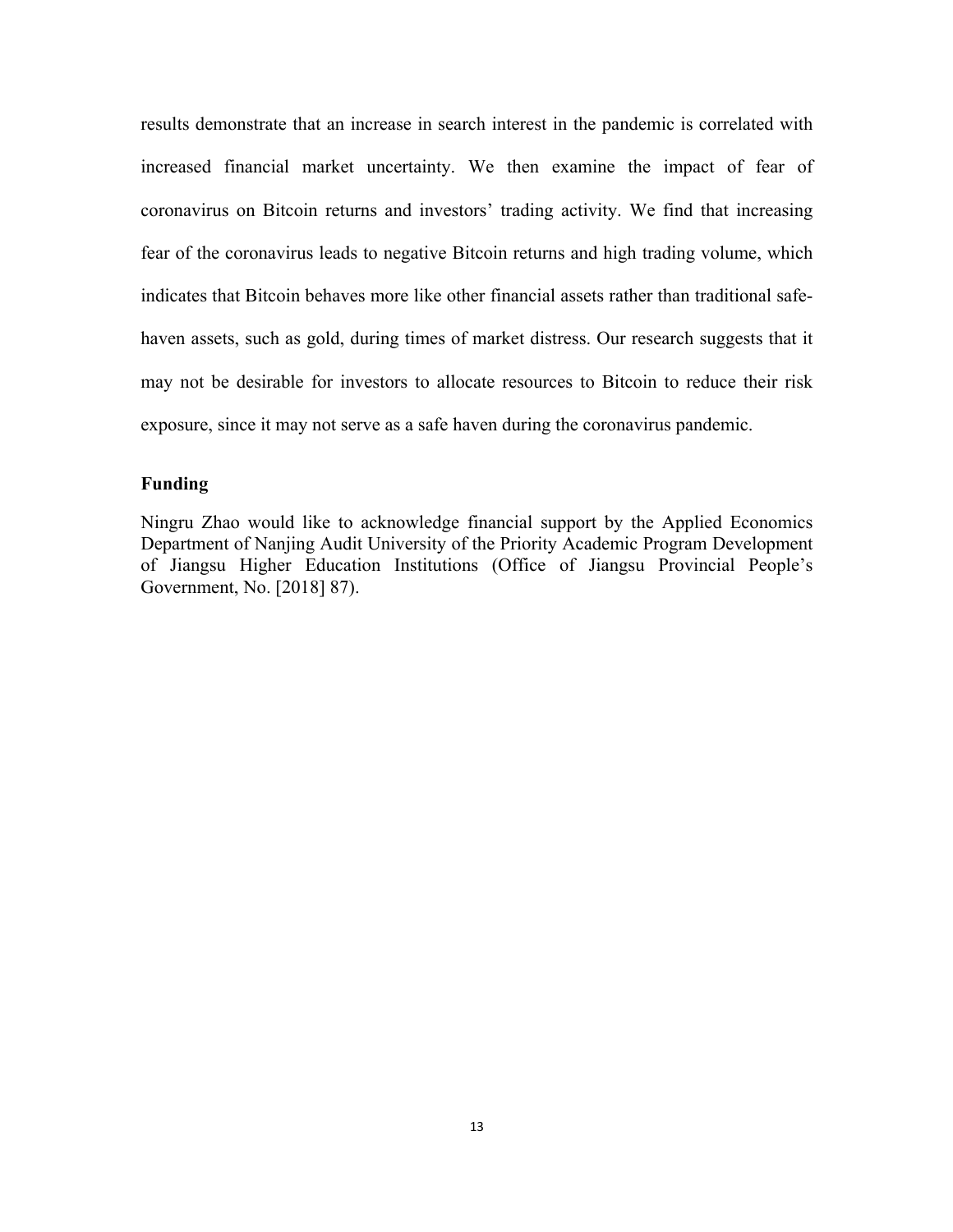## **References**

- Adjei, F. 2019. Determinants of Bitcoin Expected Returns. *Journal of Finance and Economics* 7(1): 42-47. doi: 10.12691/jfe-7-1-5.
- Ali, M., N. Alam, and S. A. R. Rizvi. 2020. Coronavirus (COVID-19)-An epidemic or pandemic for financial markets. Journal of Behavioral and Experimental Finance: 100341. doi: 10.1016/j.jbef.2020.100341.
- Apergis, E., and N. Apergis. 2020. Can the COVID-19 pandemic and oil prices drive the US Partisan Conflict Index? Energy Research Letters 1(1): 13144.
- Baig, A., B. Blau, and N. Sabah. 2019. Price clustering and sentiment in bitcoin. *Finance Research Letters* 29:111-116. doi: 10.1016/j.frl.2019.03.013.
- Baig, A., H. A. Butt, O. Haroon, and S. R. Rizvi. 2020. Deaths, Panic, Lockdowns and US Equity Markets: The Case of COVID-19 Pandemic. Accessed 15 May 2020. Available at SSRN: https://ssrn.com/abstract=3584947.
- Baker, M., and J. Wurgler. 2006. Investor sentiment and the cross-section of stock returns, *Journal of Finance* 61: 1645-1680. doi: 10.1007/s11156-018-0756-z.
- Bouri, E., R. Gupta, A.K. Tiwari, and D. Roubaud. 2017. Does Bitcoin hedge global uncertainty? Evidence from wavelet-based quantile-in-quantile regressions. *Finance Research Letters* 23: 87-95. doi: 10.1016/j.frl.2017.02.009.
- Cheah, E.T., and J. Fry. 2015. Speculative bubbles in bitcoin markets? An empirical investigation into the fundamental value of bitcoin. *Economics Letters* 130: 32-36. doi: 10.1016/j.econlet.2015.02.029.
- Ciaian, P., M. Rajcaniova, and D.A. Kancs. 2016. The economics of Bitcoin price formation. *Applied Economics* 48(19): 1799-1815. doi: 10.1080/00036846.2015.1109038.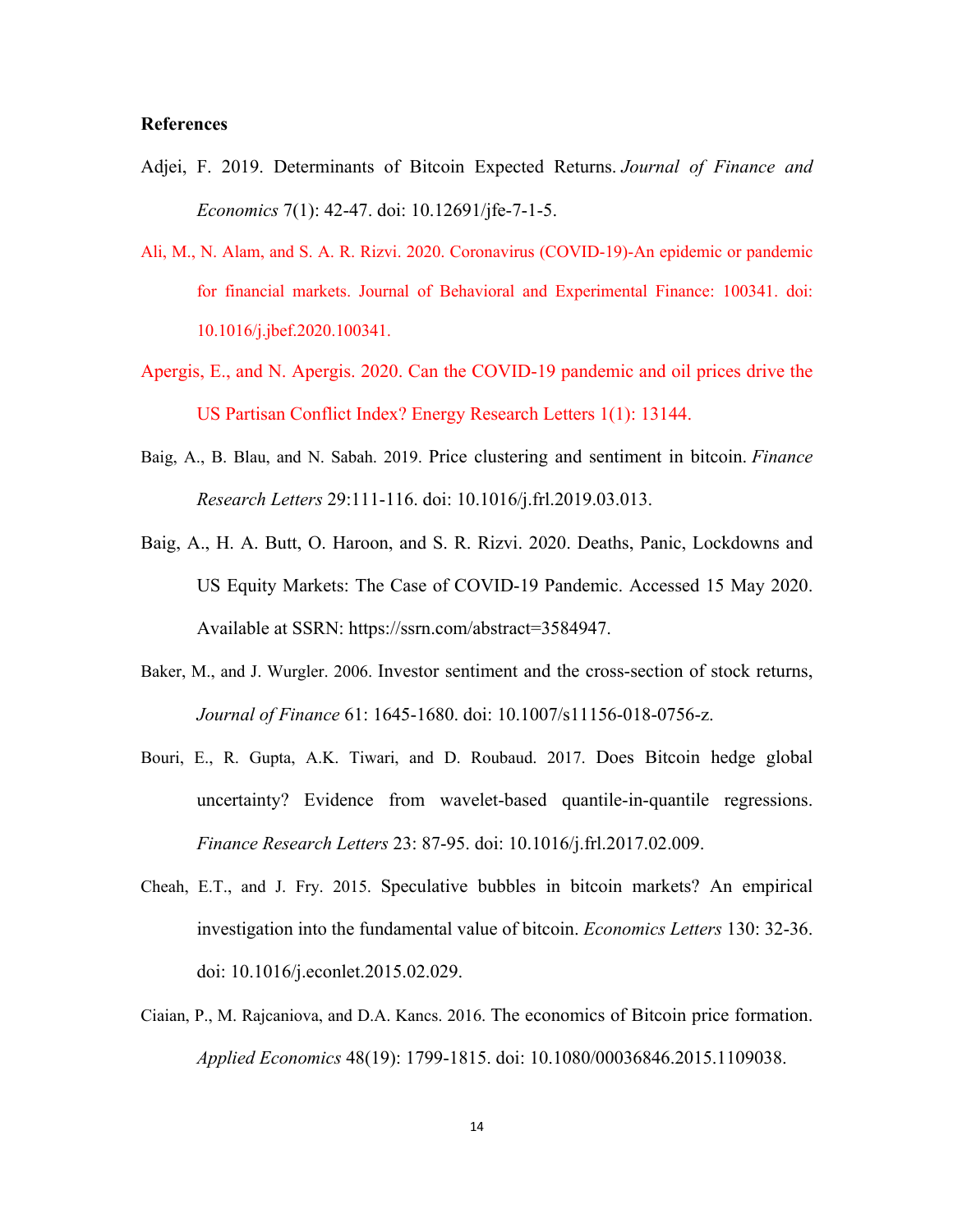- Conlon, T., and R. Mcgee. 2020. Safe haven or risky hazard? Bitcoin during the covid-19 bear market. *Finance Research Letters*: 101607.
- Corbet, S., A. Meegan, C. Larkin, B. Lucey, and L. Yarovaya. 2018. Exploring the dynamic relationships between cryptocurrencies and other financial assets. *Economics Letters* 165: 28-34. doi: 10.1016/j.econlet.2018.01.004.
- Corbet, S., C. Larkin, and B. Lucey. 2020. The contagion effects of the covid-19 pandemic: Evidence from gold and cryptocurrencies. *Finance Research Letters*:101554. doi: 10.1016/j.frl.2020.101554. doi: 10.1016/j.frl.2020.101607.
- Da, Z., J. Engelberg, and P. Gao. 2015. The sum of all fears investor sentiment and asset prices. *Review of Financial Studies* 28(1): 1-32. doi: 10.1093/rfs/hhu072.
- Dyhrberg, A. 2016. Bitcoin, gold and the dollar a GARCH volatility analysis. *Finance Research Letters* 16: 85-92. doi: 10.1016/j.frl.2015.10.008.
- Gil-Alana, L. A., and M. Monge. 2020. Crude oil prices and COVID-19: Persistence of the shock. Energy Research Letters 1(1): 13200.
- Guesmi, K., S. Saadi, I. Abid, and Z. Ftiti. 2019. Portfolio diversification with virtual currency: evidence from bitcoin. *International Review of Financial Analysis* 63: 431-437. doi: 10.1016/j.irfa.2018.03.004.
- Kristoufek, L. 2015. What are the main drivers of the Bitcoin price? Evidence from wavelet coherence analysis. *PLoS One* 10(4): e0123923. doi: 10.1371/journal.pone.0123923.
- Mamaysky, H. 2020. Financial Markets and News about the Coronavirus. Accessed 15 May 2020. Available at SSRN: https://ssrn.com/abstract=3565597.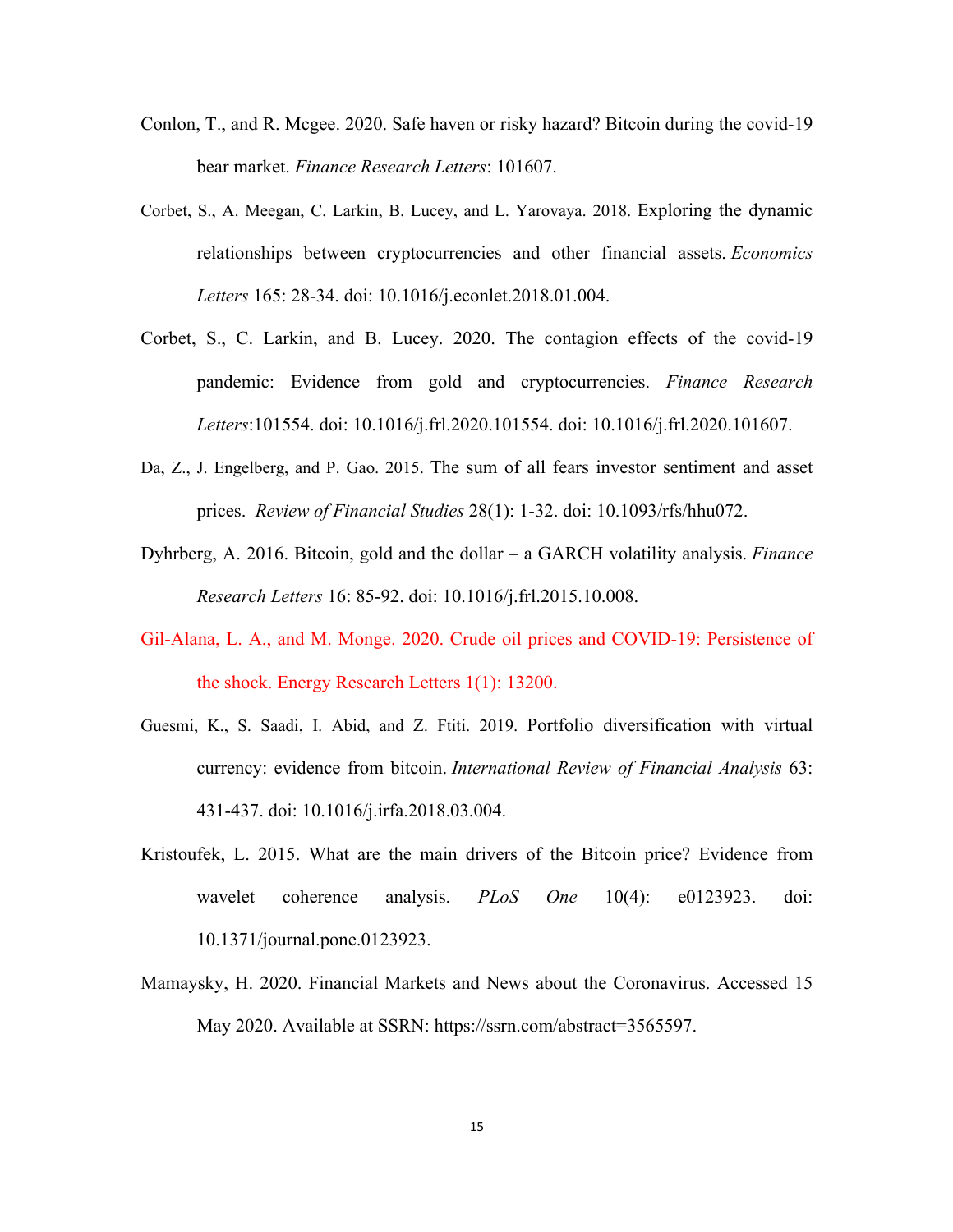- Mele, A., Y. Obayashi, and C. Shalen. 2015. Rate fears gauges and the dynamics of fixed income and equity volatilities. *Journal of Banking & Finance* 52: 256-265. doi: 10.1016/j.jbankfin.2014.04.030.
- Narayan, P. K., S.S. Sharma, D.H.B. Phan, and G. Liu. 2020. Predicting exchange rate returns, *Emerging Markets Review* 42: 100668. doi: 10.1016/j.ememar.2019.100668.
- Panagiotidis, T., T. Stengos, and O. Vravosinos. 2019. The effects of markets, uncertainty and search intensity on bitcoin returns. *International Review of Financial Analysis* 63: 220-242. doi: 10.1016/j.irfa.2018.11.002.
- Shahzad, J., E. Bouri, D. Roubaud, L. Kristoufek, and B. Lucey. 2019. Is bitcoin a better safehaven investment than gold and commodities? *International Review of Financial Analysis* 63: 322-330. doi: 10.1016/j.irfa.2019.01.002.
- Sharma, S.S., D.H. B. Phan, and P.K. Narayan. 2019. Exchange rate effects of US government shutdowns: Evidence from both developed and emerging markets. *Emerging Markets Review* 40: 100626. doi: 10.1016/j.ememar.2019.100626.
- Smales, L.A. 2019. Bitcoin as a safe haven: Is it even worth considering? *Finance Research Letters* 30: 385-393. doi: 10.1016/j.frl.2018.11.002.
- Tantaopas, P., C. Padungsaksawasdi, and S. Treepongkaruna. 2016. Attention effect via internet search intensity in Asia-Pacific stock markets. *Pacific-Basin Finance Journal* 38: 107-124. doi: 10.1016/j.pacfin.2016.03.008.
- Tetlock, P.C. 2007. Giving content to investor sentiment: The role of media in the stock market, *Journal of Finance* 62: 1139-1168. doi: 10.1111/j.1540-6261.2007.01232. x.
- Urquhart, A. 2018. What causes the attention of Bitcoin? *Economics Letters* 166: 40-44. doi: 10.1016/j.econlet.2018.02.017.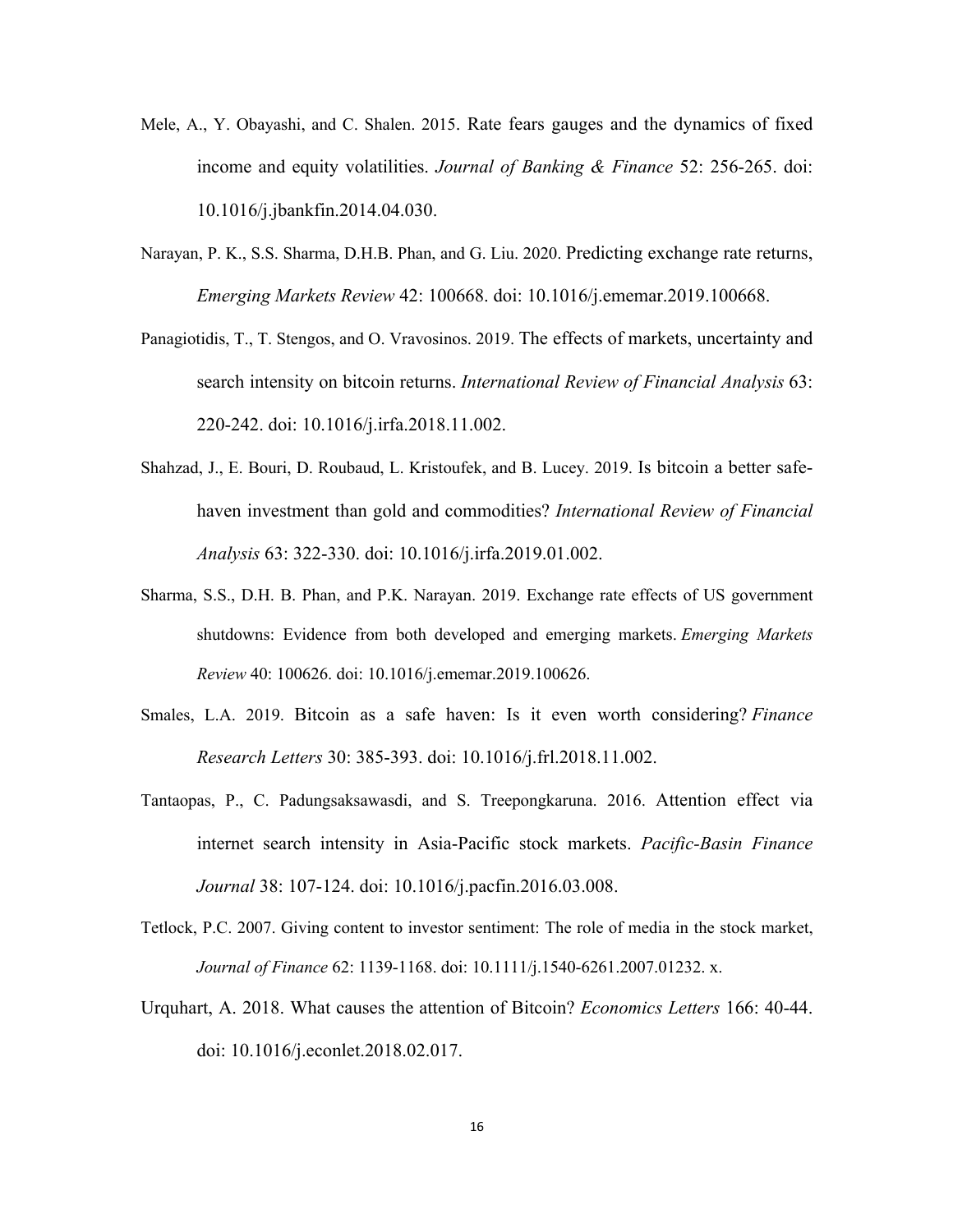- Whaley, R. E. 2000. The investor fear gauge: Explication of the CBOE VIX. *Journal of Portfolio Management* 26(3): 12-17. doi: 10.3905/jpm.2000.319728.
- Yermack, D. 2015. Is Bitcoin a real currency? An economic appraisal. *Handbook of Digital Currency*: 31-43. doi: 10.1016/B978-0-12-802117-0.00002-3.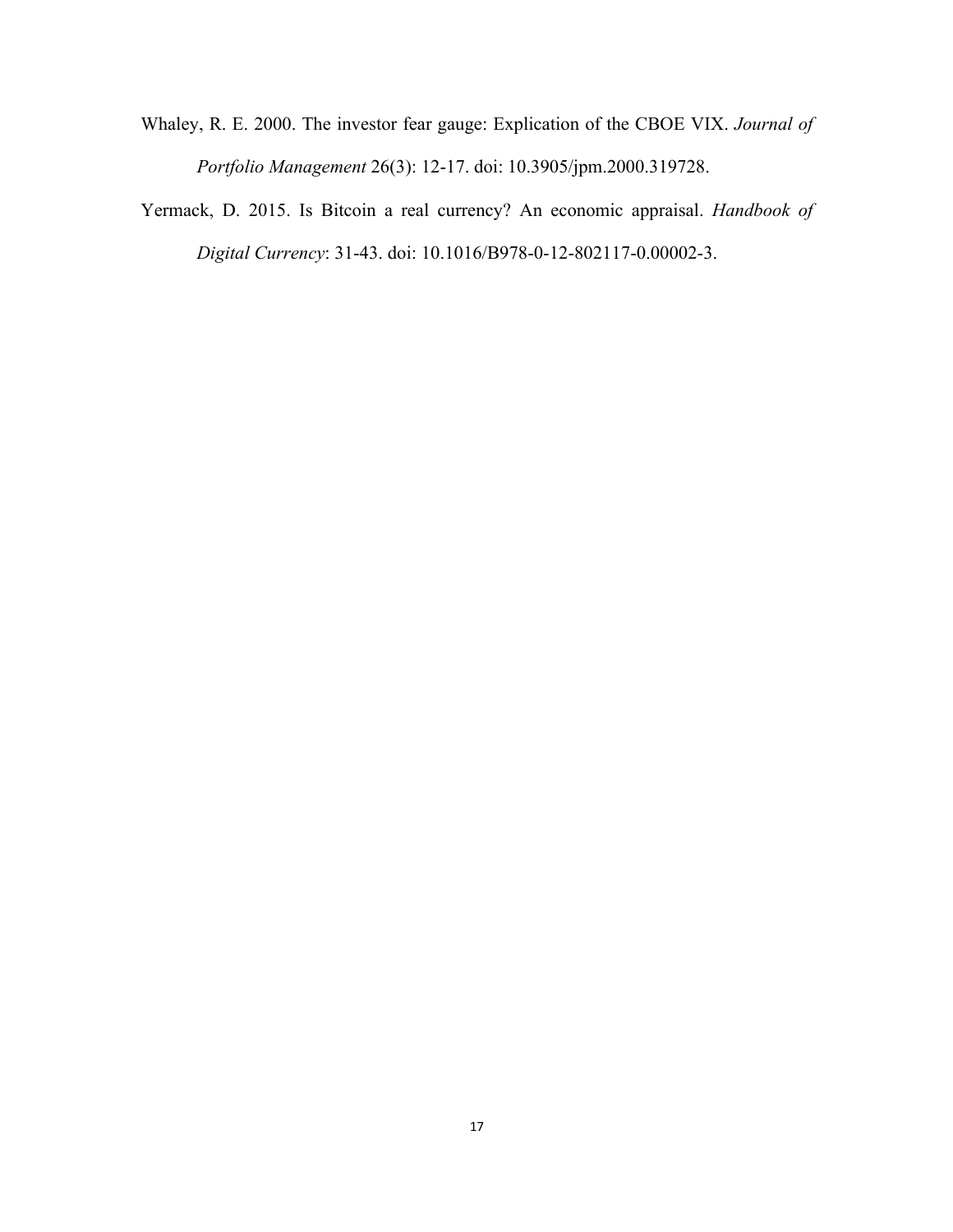## **Table 1. Descriptive Statistics**

This table reports descriptive statistics of the data, including the fear sentiment proxy, the VIX, Bitcoin prices, and Bitcoin trading volume. The fear sentiment proxy is calculated as the sum of Google search volume for "Coronavirus" and "COVID-19" from 15 January 2020 to 24 April 2020.

|                                 | Mean      | Std Dev   | Min       | Max        | <b>Skew</b> | Kurtosis |
|---------------------------------|-----------|-----------|-----------|------------|-------------|----------|
| Sentiment                       | 49.403    | 48.070    | 0.000     | 164.356    | 0.431       | 1.702    |
| VIX                             | 35.891    | 19.803    | 11.790    | 83.830     | 0.402       | 2.013    |
| Bitcoin prices (\$)             | 8,041.190 | 1.455.874 | 4.240.690 | 10.466.600 | $-0.243$    | 1.881    |
| Bitcoin trading volume<br>(BTC) | 2309.507  | 2910.273  | 244.600   | 38,290.150 | 4.814       | 37.842   |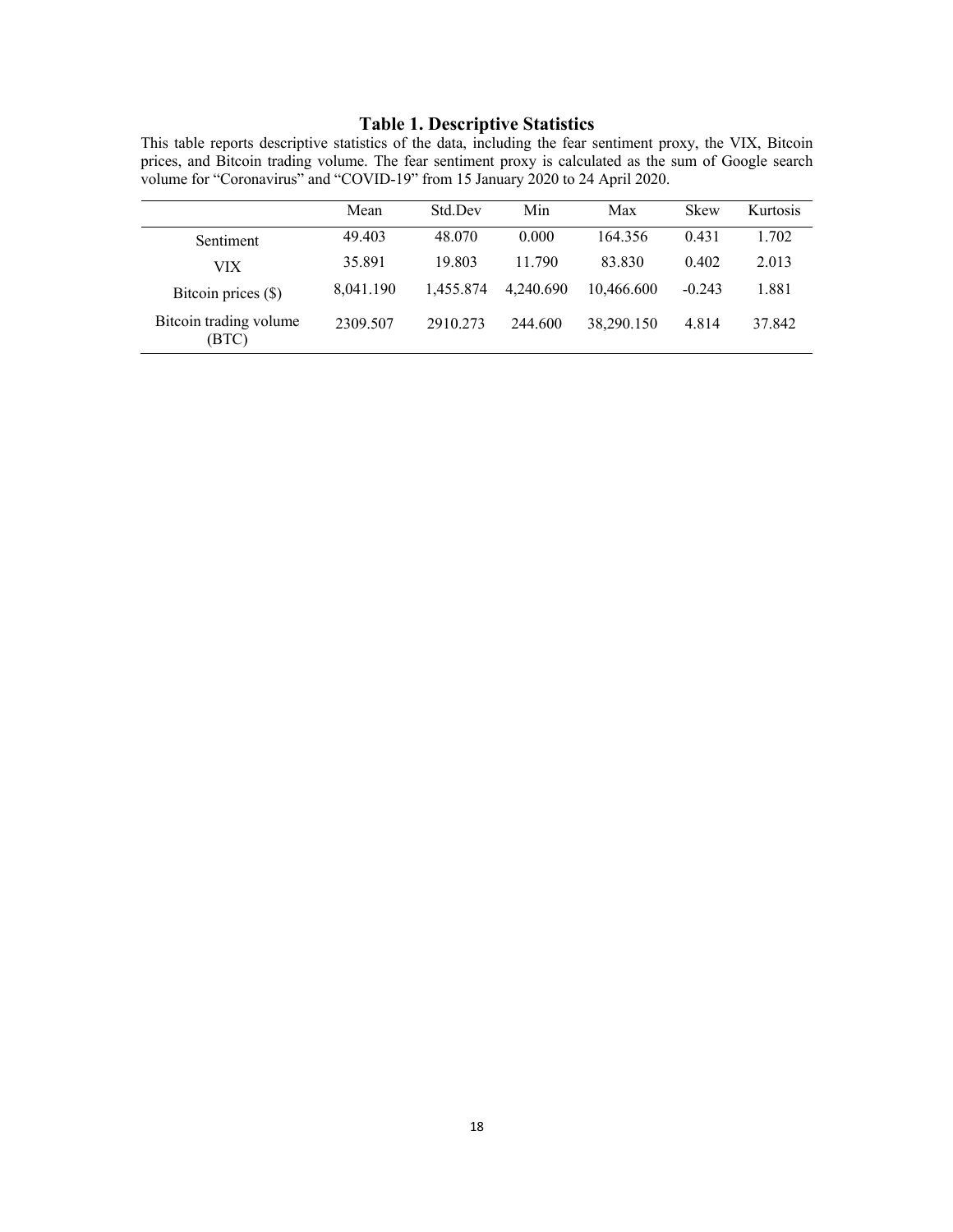## **Table 2. VAR Estimations for Fear Sentiment, Uncertainty (VIX), and Bitcoin Price Dynamics**

Panel A shows estimation results for three VAR models. Model 1 reports results for fear sentiment and the VIX; Model 2 for fear sentiment and Bitcoin returns; and Model 3 for fear sentiment and Bitcoin trading volume. Panel B reports test statistics of the Granger causality test for Model 1, Model 2, and Model 3. The sample period is from 15 January 2020 to 24 April 2020.

| <b>Panel A: VAR Estimation</b>                  |                                                                                                         |             |               |                                      |              |              |  |  |
|-------------------------------------------------|---------------------------------------------------------------------------------------------------------|-------------|---------------|--------------------------------------|--------------|--------------|--|--|
|                                                 | Model 1                                                                                                 |             | Model 2       |                                      | Model 3      |              |  |  |
|                                                 | V,                                                                                                      | $S_{\star}$ | $R_{t}$       | $S_{\star}$                          | $VOL_{t}$    | S.           |  |  |
| $S_{t-1}$                                       | $-0.0937*$                                                                                              | $0.2994***$ | $-0.0001$     | $0.7265***$                          | $61.2383***$ | $0.7269***$  |  |  |
| $S_{t-2}$                                       | $0.1613***$                                                                                             | $-0.1958$   | $0.00019*$    | $-0.1316***$                         | $-33.6227*$  | $-0.1372***$ |  |  |
| $S_{t-3}$                                       |                                                                                                         |             | $-0.00035***$ | 0.0331                               | 7.5371       | $0.0473**$   |  |  |
| $S_{t-4}$                                       |                                                                                                         |             | $0.00022**$   | 0.0207                               |              |              |  |  |
| $V_{t-1}$                                       | $0.9421***$                                                                                             | 0.0159      |               |                                      |              |              |  |  |
| $V_{t-2}$                                       | 0.0425                                                                                                  | $0.0803***$ |               |                                      |              |              |  |  |
| $R_{t-1}$                                       |                                                                                                         |             | $-0.0707$ *** | $-3.2772$                            |              |              |  |  |
| $R_{t-2}$                                       |                                                                                                         |             | $-0.0538***$  | 0.1919                               |              |              |  |  |
| $R_{t-3}$                                       |                                                                                                         |             | $-0.0122$     | $9.4368**$                           |              |              |  |  |
| $R_{t-4}$                                       |                                                                                                         |             | $0.0448**$    | 5.8806                               |              |              |  |  |
| $VOL_{t-1}$                                     |                                                                                                         |             |               |                                      | $0.5853***$  | 0.000015     |  |  |
| $VOL_{t-2}$                                     |                                                                                                         |             |               |                                      | $0.0444*$    | 0.000048     |  |  |
| $VOL_{t-3}$                                     |                                                                                                         |             |               |                                      | $0.1637***$  | $-0.000035$  |  |  |
| <b>Panel B: Granger Causality Test</b>          |                                                                                                         |             |               |                                      |              |              |  |  |
| 12.090***<br>$S_t$ does not Granger cause $V_t$ |                                                                                                         |             |               | $V_t$ does not Granger cause $S_t$   |              | 189.740***   |  |  |
|                                                 | $S_t$ does not Granger cause $R_t$                                                                      | $12.285**$  |               | $R_t$ does not Granger cause $S_t$   |              | 5.901        |  |  |
|                                                 | $S_t$ does not Granger cause $VOL_t$                                                                    | 17.764***   |               | $VOL_t$ does not Granger Cause $S_t$ |              | 4.829        |  |  |
|                                                 | Notes: *** indicates 1% level significance ** indicates 5% level significance and * indicates 10% level |             |               |                                      |              |              |  |  |

Notes: \*\*\* indicates 1% level significance, \*\* indicates 5% level significance, and \* indicates 10% level significance.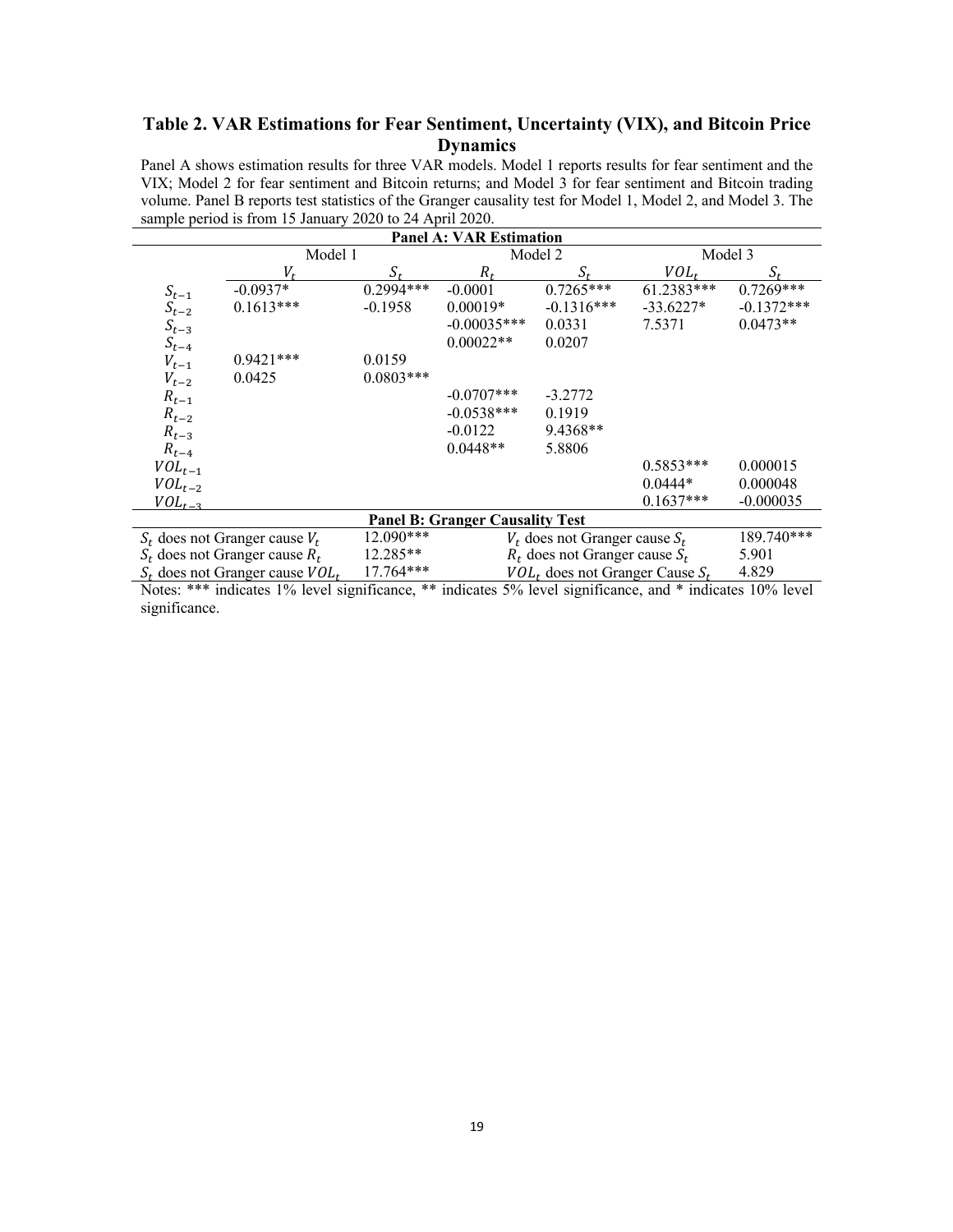## **Table 3. VAR Estimations for Fear Sentiment, Uncertainty, and Bitcoin Price Dynamics (Subsample)**

Panel A presents estimation results for three VAR models. Model 1 reports results for fear sentiment and the VIX; Model 2 for fear sentiment and Bitcoin returns; and Model 3 for fear sentiment and Bitcoin trading volume. Panel B reports test statistics of the Granger causality test for Model 1, Model 2, and Model 3. The sample period is from 11 February 2020 to 24 April 2020.

| <b>Panel A: VAR Estimation</b>                    |                                               |               |                                    |                                               |                                    |               |  |  |
|---------------------------------------------------|-----------------------------------------------|---------------|------------------------------------|-----------------------------------------------|------------------------------------|---------------|--|--|
|                                                   |                                               | Model 1       |                                    | Model 2                                       |                                    | Model 3       |  |  |
|                                                   | $V_t$                                         | $S_t$         | $R_t$                              | $S_t$                                         | $VOL_t$                            | $S_t$         |  |  |
| $S_{t-1}$                                         | 0.0224                                        | $0.2975***$   | $-0.00012$                         | $0.7291***$                                   | $60.4313$ ***                      | $0.7294***$   |  |  |
| $S_{t-2}$                                         | $0.0834***$                                   | $-0.1990$ *** | 0.0002                             | $-0.1328$ ***                                 | $-33.0992$                         | $-0.1385$ *** |  |  |
| $S_{t-3}$                                         |                                               |               | $-0.0004$ ***                      | 0.0336                                        | 7.6242                             | $0.0475**$    |  |  |
| $S_{t-4}$                                         |                                               |               | $0.0002$ **                        | 0.0203                                        |                                    |               |  |  |
| $V_{t-1}$                                         | 0.9356***                                     | $-0.0916$     |                                    |                                               |                                    |               |  |  |
| $V_{t-2}$                                         | 0.0442                                        | $0.1642***$   |                                    |                                               |                                    |               |  |  |
| $R_{t-1}$                                         |                                               |               | $-0.0730***$                       | $-3.3721$                                     |                                    |               |  |  |
| $R_{t-2}$                                         |                                               |               | $-0.0569**$                        | 0.0853                                        |                                    |               |  |  |
| $R_{t-3}$                                         |                                               |               | $-0.0150$                          | $9.8157*$                                     |                                    |               |  |  |
| $R_{t-4}$                                         |                                               |               | $0.0451*$                          | 6.1212                                        |                                    |               |  |  |
| $VOL_{t-1}$                                       |                                               |               |                                    |                                               | $0.5949$ ***                       | 0.00002       |  |  |
| $VOL_{t-2}$                                       |                                               |               |                                    |                                               | 0.0345                             | 0.00005       |  |  |
| $VOL_{t-3}$                                       |                                               |               |                                    |                                               | $0.1629***$                        | $-0.00004$    |  |  |
| <b>Panel B: Granger Causality Test</b>            |                                               |               |                                    |                                               |                                    |               |  |  |
| 9.9472***<br>$S_t$ does not Granger cause $V_t$   |                                               |               | $V_t$ does not Granger cause $S_t$ |                                               | $111.02***$                        |               |  |  |
|                                                   | 9.528**<br>$S_t$ does not Granger cause $R_t$ |               |                                    |                                               | $R_t$ does not Granger cause $S_t$ |               |  |  |
| 13.747***<br>$S_t$ does not Granger cause $VOL_t$ |                                               |               |                                    | 3.702<br>$VOL_t$ does not Granger cause $S_t$ |                                    |               |  |  |

Notes: \*\*\* indicates 1% level significance, \*\* indicates 5% level significance, and \* indicates 10% level significance.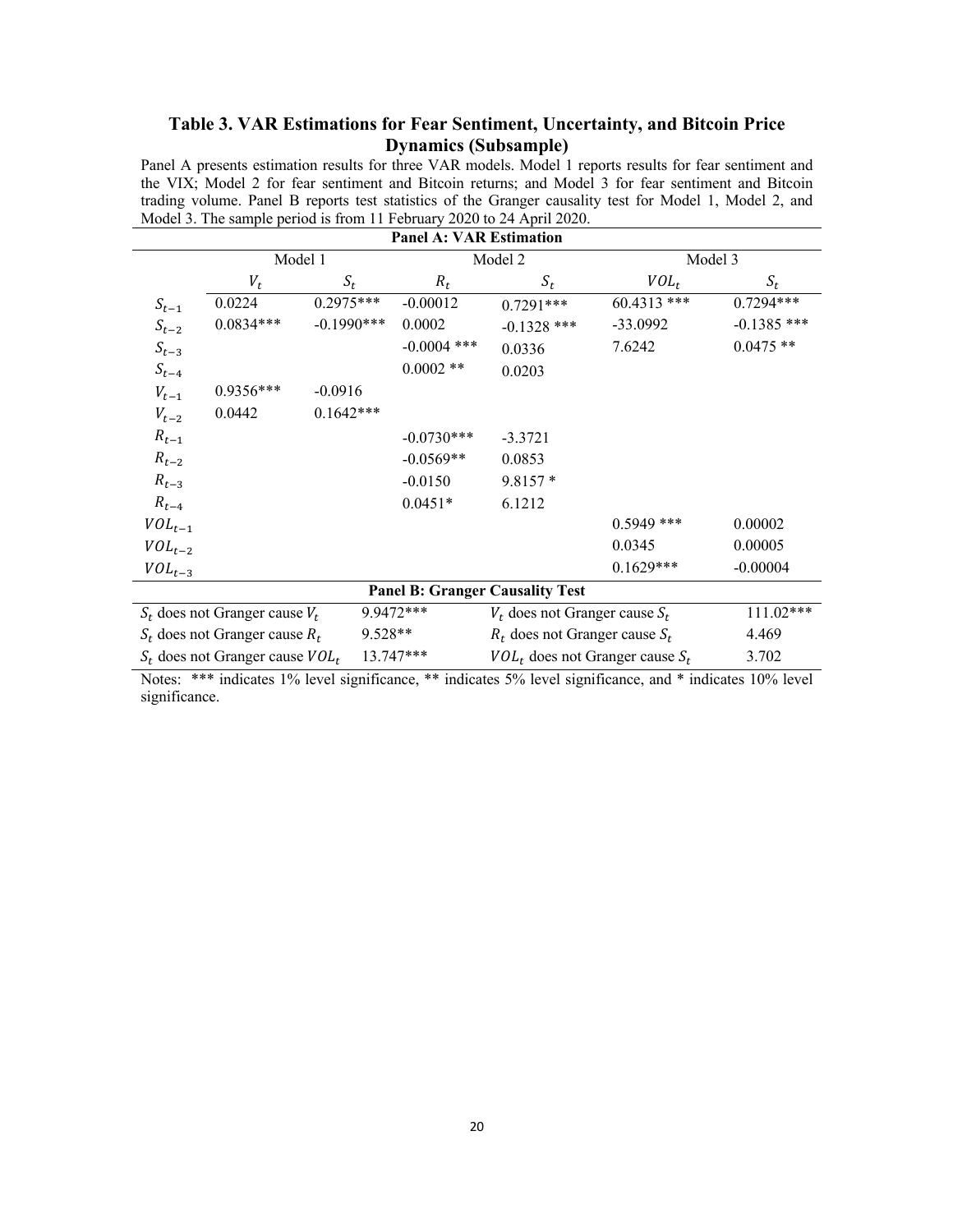## **Figure 1. Evolution of Fear Sentiment (Level) and Bitcoin Prices**

This graph plots hourly data on the fear sentiment proxy (right y-axis) and Bitcoin prices (BTC/USD, left y-axis) from 15 January 2020 to 24 April 2020.

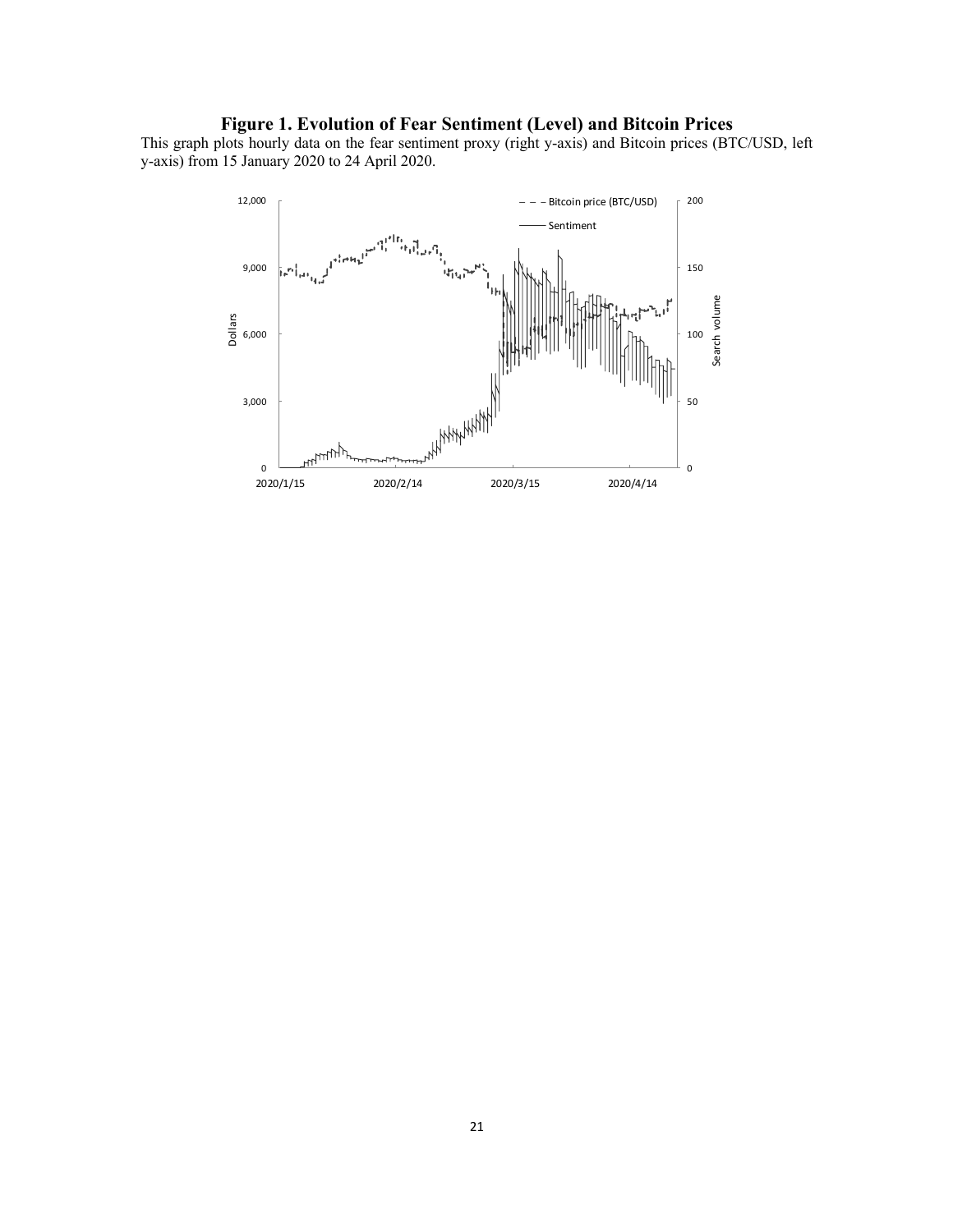## **Figure 2. Evolution of the Fear Sentiment (difference), VIX, Bitcoin Returns, and Bitcoin Trading Volume**

This graph plots hourly data on the first difference of fear sentiment proxy (upper left), VIX (upper right), Bitcoin returns (lower left), and Bitcoin dollar trading volume (lower right) from 15 January 2020 to 24 April 2020. In particular, Bitcoin returns are the first differences of log Bitcoin prices.

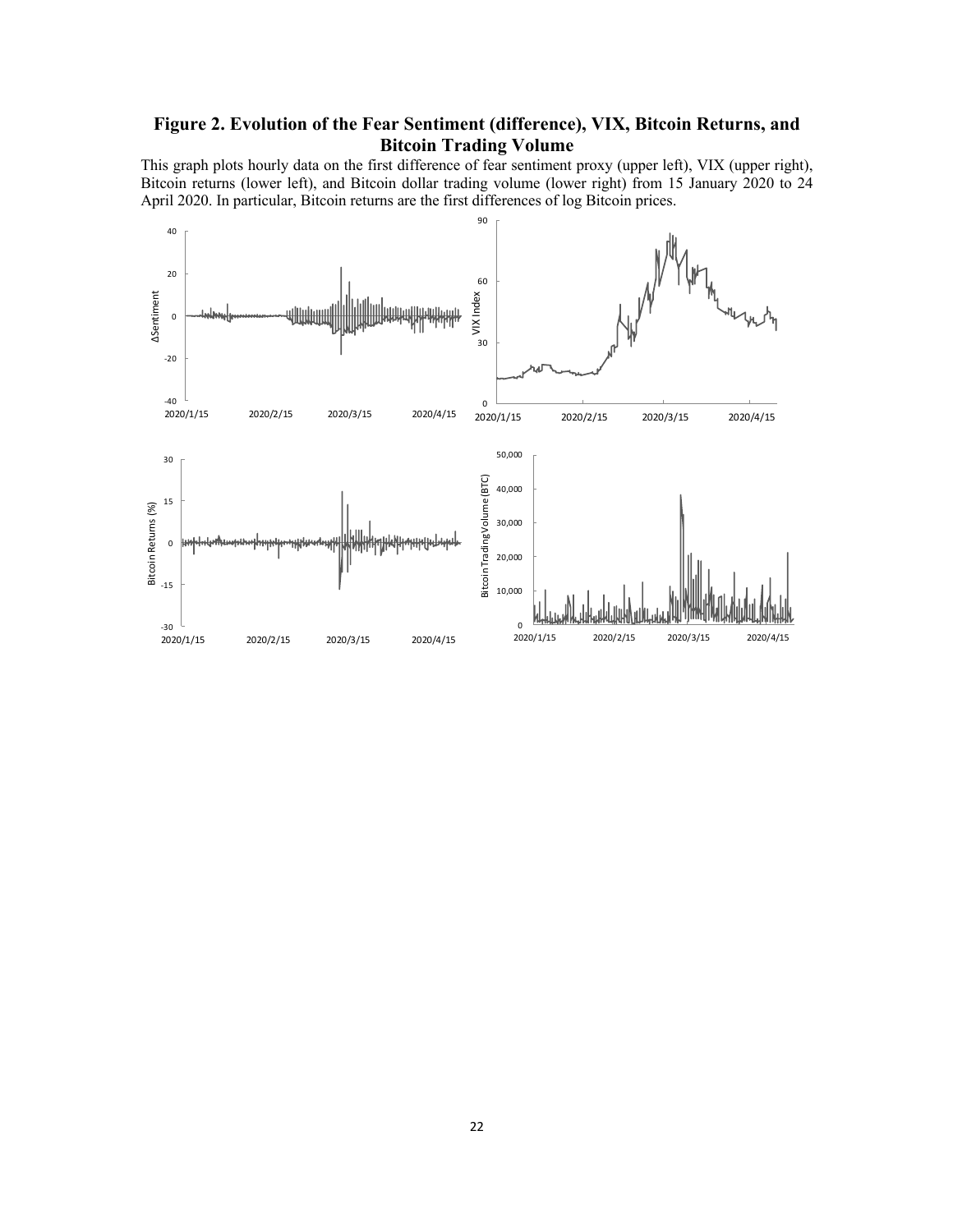# **Appendix**

# **Table 1. Stationarity Tests for Fear Sentiment (Level) and Bitcoin Prices**

| This table shows the results of stationarity tests for hourly data on fear sentiment and Bitcoin prices using |                                                                                       |          |          |          |  |  |  |
|---------------------------------------------------------------------------------------------------------------|---------------------------------------------------------------------------------------|----------|----------|----------|--|--|--|
| the augmented Dickey-Fuller method. The sample period is from 15 January 2020 to 24 April 2020.               |                                                                                       |          |          |          |  |  |  |
| Panel A: Dickey-Fuller Test for Fear Sentiment (Level)                                                        |                                                                                       |          |          |          |  |  |  |
|                                                                                                               | 10% Critical Value<br>5% Critical Value<br>1% Critical Value<br><b>Test Statistic</b> |          |          |          |  |  |  |
| Z(t)                                                                                                          | $-2.007$                                                                              | $-3.430$ | $-2.860$ | $-2.570$ |  |  |  |
| $M_{\alpha\beta}V_{\alpha\beta\gamma\delta\gamma}$ conversionate a subset for $7/4$ = 0.2026                  |                                                                                       |          |          |          |  |  |  |

| MacKinnon approximate p-value for $Z(t) = 0.2836$                                     |          |          |          |          |  |  |  |
|---------------------------------------------------------------------------------------|----------|----------|----------|----------|--|--|--|
| Panel B: Dickey-Fuller Test for Bitcoin Prices (BTC/USD)                              |          |          |          |          |  |  |  |
| 10% Critical Value<br>5% Critical Value<br>1% Critical Value<br><b>Test Statistic</b> |          |          |          |          |  |  |  |
| Z(t)                                                                                  | $-1.245$ | $-3.430$ | $-2.860$ | $-2.570$ |  |  |  |
| MacKinnon approximate p-value for $Z(t) = 0.6538$                                     |          |          |          |          |  |  |  |

Notes: Critical values at the 10% level are smaller than corresponding T-statistics. Therefore, the null hypothesis that the two series are not stationary cannot be rejected at the 10% level.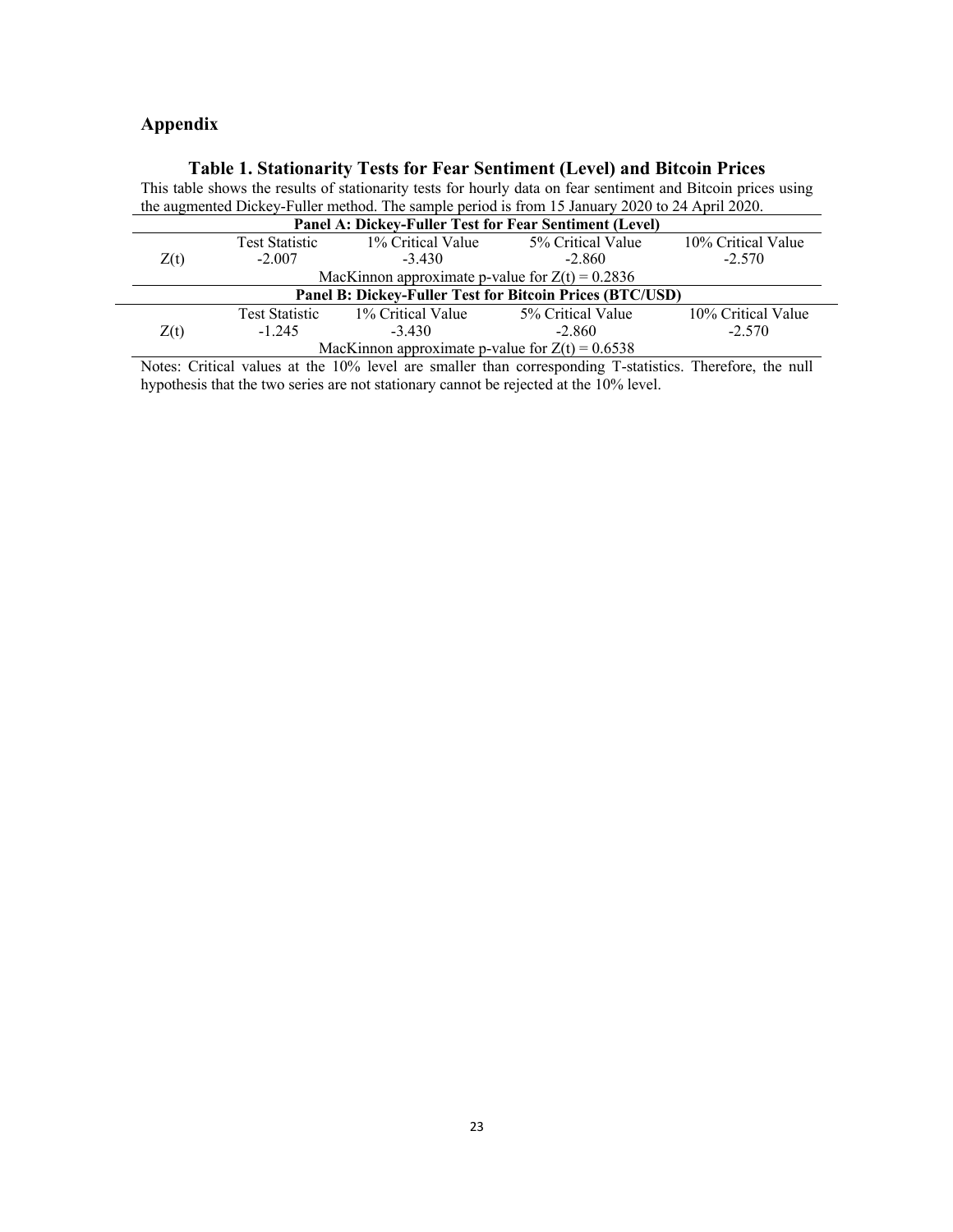## **Table 2. Stationarity Tests for Fear Sentiment (difference), VIX, Bitcoin Returns, and Bitcoin Trading Volume**

This table shows the results of stationarity tests for hourly data on the first difference of fear sentiment, the VIX, Bitcoin returns, and Bitcoin dollar trading volume using the Dickey-Fuller method. The sample period is from 15 January 2020 to 24 April 2020.

| $p$ CHOQ IS HOIII IJ January 2020 to 24 April 2020.           |                       |                   |                                                   |                    |  |  |  |  |
|---------------------------------------------------------------|-----------------------|-------------------|---------------------------------------------------|--------------------|--|--|--|--|
| Panel A: Dickey-Fuller Test for Fear Sentiment                |                       |                   |                                                   |                    |  |  |  |  |
|                                                               | <b>Test Statistic</b> | 1% Critical Value | 5% Critical Value                                 | 10% Critical Value |  |  |  |  |
| Z(t)                                                          | $-22.367***$          | $-3.430$          | $-2.860$                                          | $-2.570$           |  |  |  |  |
|                                                               |                       |                   | MacKinnon approximate p-value for $Z(t) = 0.0000$ |                    |  |  |  |  |
|                                                               |                       |                   | <b>Panel B: Dickey-Fuller Test for VIX</b>        |                    |  |  |  |  |
|                                                               | <b>Test Statistic</b> | 1% Critical Value | 5% Critical Value                                 | 10% Critical Value |  |  |  |  |
| Z(t)                                                          | $-2.913**$            | $-3.430$          | $-2.860$                                          | $-2.570$           |  |  |  |  |
|                                                               |                       |                   |                                                   |                    |  |  |  |  |
| <b>Panel C: Dickey-Fuller Test for Bitcoin Returns</b>        |                       |                   |                                                   |                    |  |  |  |  |
|                                                               | <b>Test Statistic</b> | 1% Critical Value | 5% Critical Value                                 | 10% Critical Value |  |  |  |  |
| Z(t)                                                          | $-52.766***$          | $-3.430$          | $-2.860$                                          | $-2.570$           |  |  |  |  |
|                                                               |                       |                   | MacKinnon approximate p-value for $Z(t) = 0.0000$ |                    |  |  |  |  |
| <b>Panel D: Dickey-Fuller Test for Bitcoin Trading Volume</b> |                       |                   |                                                   |                    |  |  |  |  |
|                                                               | <b>Test Statistic</b> | 1% Critical Value | 5% Critical Value                                 | 10% Critical Value |  |  |  |  |
| Z(t)                                                          | $-21.642***$          | $-3.430$          | $-2.860$                                          | $-2.570$           |  |  |  |  |
|                                                               |                       |                   | MacKinnon approximate p-value for $Z(t) = 0.0000$ |                    |  |  |  |  |

Notes: All critical values at the 5% level are larger than corresponding T-statistics. Therefore, the null hypothesis that the four series are not stationary can be rejected at the 5% level.